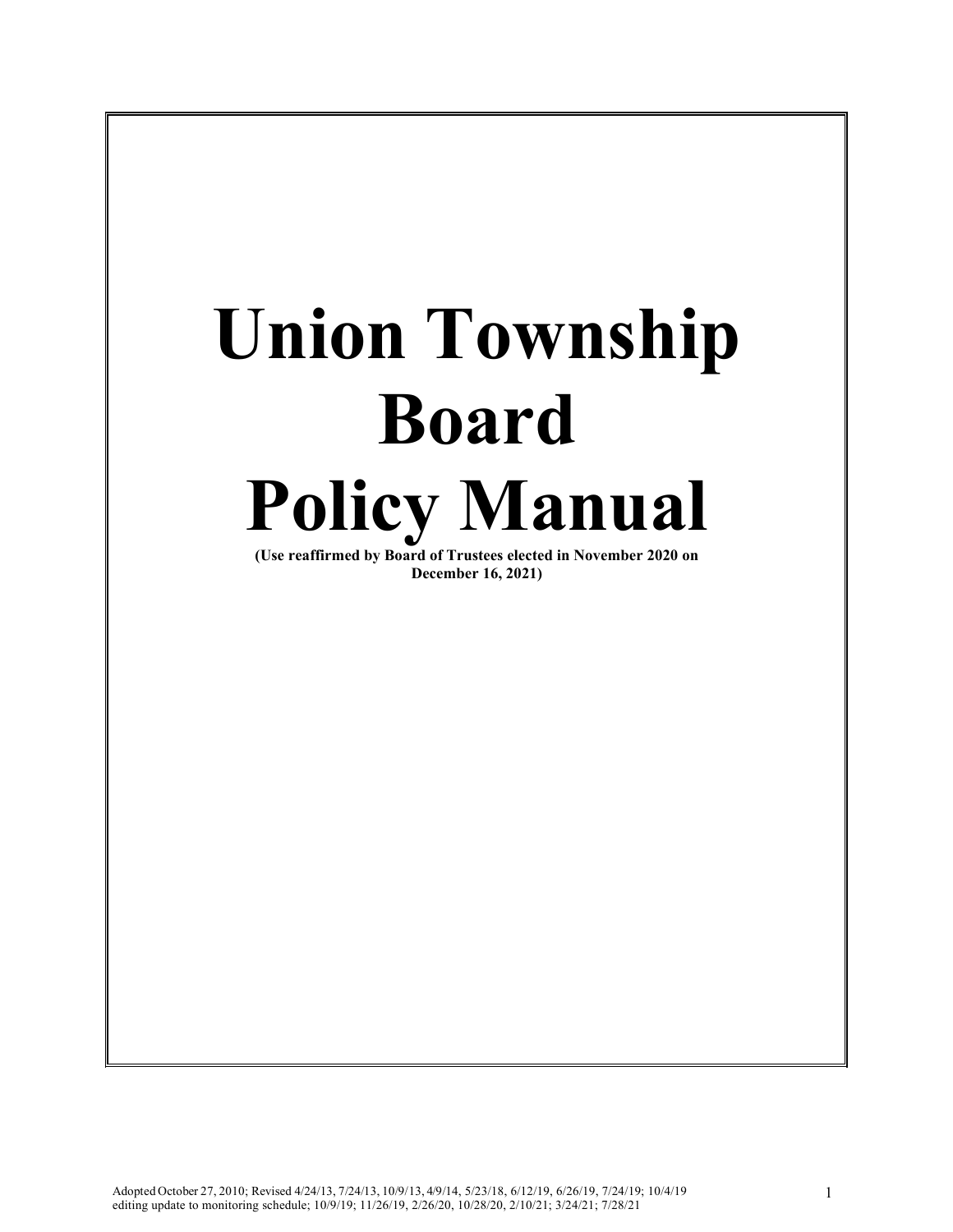# **Policy Table of Contents**

# 1.0 Ends Global Statement

- 1.1. Community well-being and the common good
- 1.2. Prosperity through economic diversity, cultural diversity, and social diversity
- 1.3. Safety
- 1.4. Health
- 1.5. Natural environment
- 1.6. Commerce

#### 2.0 Global Executive Constraint

- 2.1 Treatment of Consumers
- 2.2 Treatment of Staff
- 2.3 Compensation & Benefits
- 2.4 Financial Planning/Budgeting<br>2.5 Financial Condition & Activiti
- Financial Condition & Activities
- 2.6 Asset Protection
- 2.7 Ends Focus of Grants and Contracts
- 2.8 Emergency Township Manager Succession<br>2.9 Collaboration with Other Entities
- 2.9 Collaboration with Other Entities
- 2.10 Communication & Support to the Board

#### 3.0 Global Governance Process/Ownership Linkage Commitment

- 3.1 Governing Style
- 3.2 Board Job Description
- 3.3 Board Member's Code of Conduct
- 3.4 Agenda Planning
- 3.5 Board Commission and Community Linkage<br>3.6 Supervisor's Role
- Supervisor's Role
- 3.7 Duties of the Elected Department Heads
- 3.8 Board Committee Principles
- 3.9 Board Committee Structure
- 3.10 Cost of Governance

## 4.0 Global Board- Township Management Linkage

- 4.1 Unity of Control
- 4.2 Accountability of the Township Manager<br>4.3 Delegation to the Township Manager
- Delegation to the Township Manager
- 4.4 Monitoring Township Manager Performance
- 4.5 Township Manager Compensation & Benefits

Appendix A: Monitoring Schedule by Policy Appendix B: Monitoring Schedule by Month Appendix C: History of Policy Changes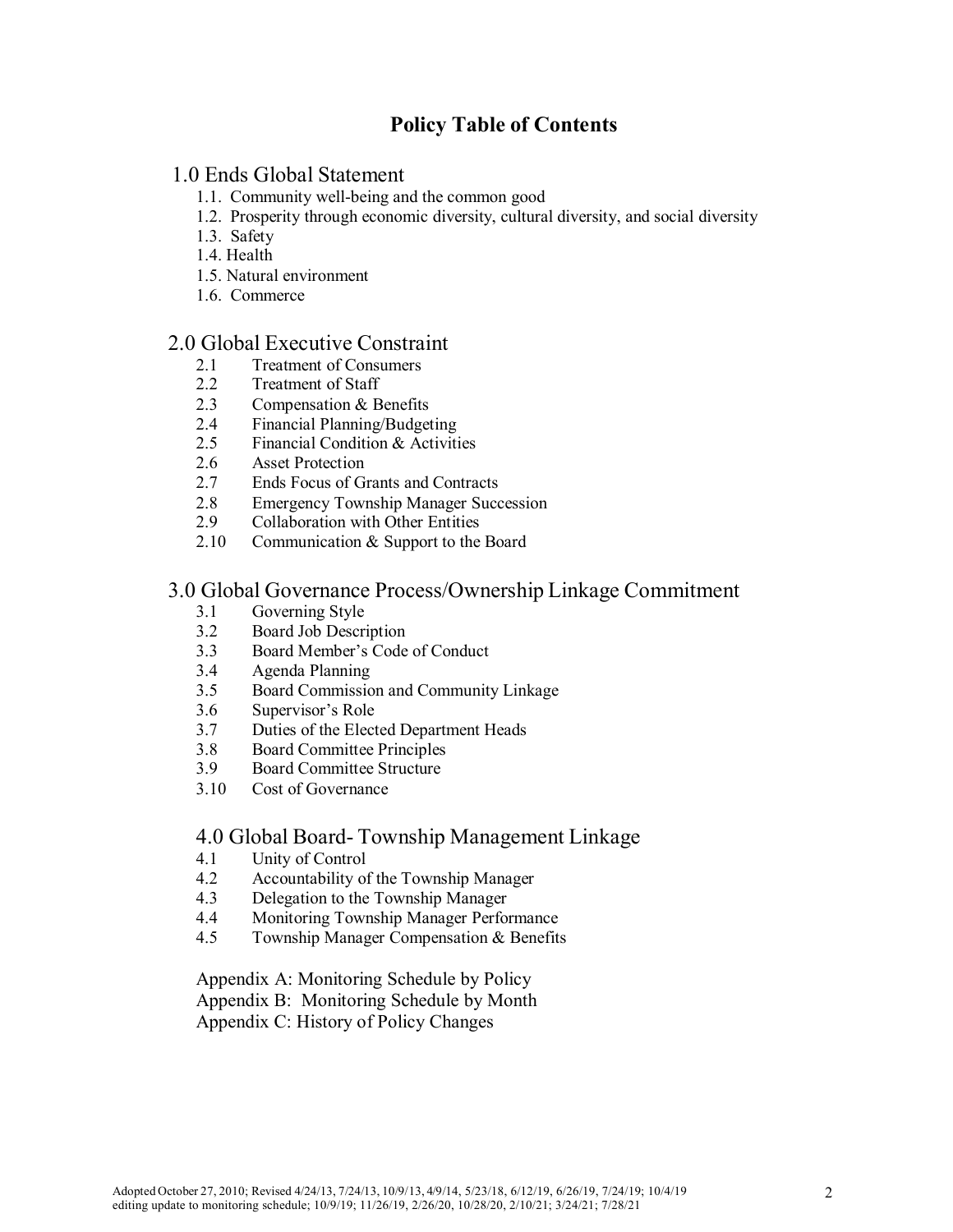# **Section I: ENDS**

# **1.0 POLICY TITLE***: GLOBAL END*

1.0 Union Township exists to support a sustainable community through the most effective use of resources that achieve the highest quality of life.

The highest quality of life encompasses sustained or enhanced:

- 1. Community well-being and the common good
- 2. Prosperity through economic diversity, cultural diversity, and social diversity
- 3. Safety
- 4. Health
- 5. Natural environment
- 6. Commerce
- 1. 1 Residents engage in a vibrant community life.

1.1.1 All demographics within the township can feel welcomed, feel belonging, and engage with the community.

1.1.1.1 A welcoming atmosphere, promoting tolerance and inclusion of all cultures, orientations, and economic status.

- 1.1.1.2 Fair and nondiscriminatory code enforcement
- 1.1.1.3 Residents take pride in their community, understand its past and engage in its future.
- 1.1.2 Residents look to the township as a key information source for community activities, quality public services and resources in the region. 1.1.2.1 Create more frequent opportunities for citizen/Board dialogue
- 1.2 All residents can thrive and achieve more than their basic needs.

1.2.1 Diverse and special communities are attracted by the community's creative and innovative spirit and high quality of life.

- 1.3 All residents may enjoy a safe environment including:
	- 1.3.1 Safe, accessible routes for pedestrians, bicyclists, and motorized vehicles.
	- 1.3.2 Code enforcement to original specifications for commercial, industrial, and residential properties.
	- 1.3.3 Safety in parks and township property.
	- 1.3.4 Safe, well maintained roads
		- 1.3.4.1 Create bike lanes and cross walks on roads
	- 1.3.5 Safe and secure schools through intergovernmental efforts
- 1.4 Residents of all ages shall have access to facilities that enable an active, healthy lifestyle. 1.4.1 An accessible, walkable and bikeable community using the Greater Mt. Pleasant Area Non-Motorized Plan and Sidewalk and Pathways Committee recommendations as a guide
	- 1.4.2 Drinking Water that meets or exceeds Michigan standards for quality of water.
	- 1.4.3 Wastewater system meets or exceeds Michigan standards.
	- 1.4.4 Create facilities at parks that can be used to facilitate an active and healthy lifestyle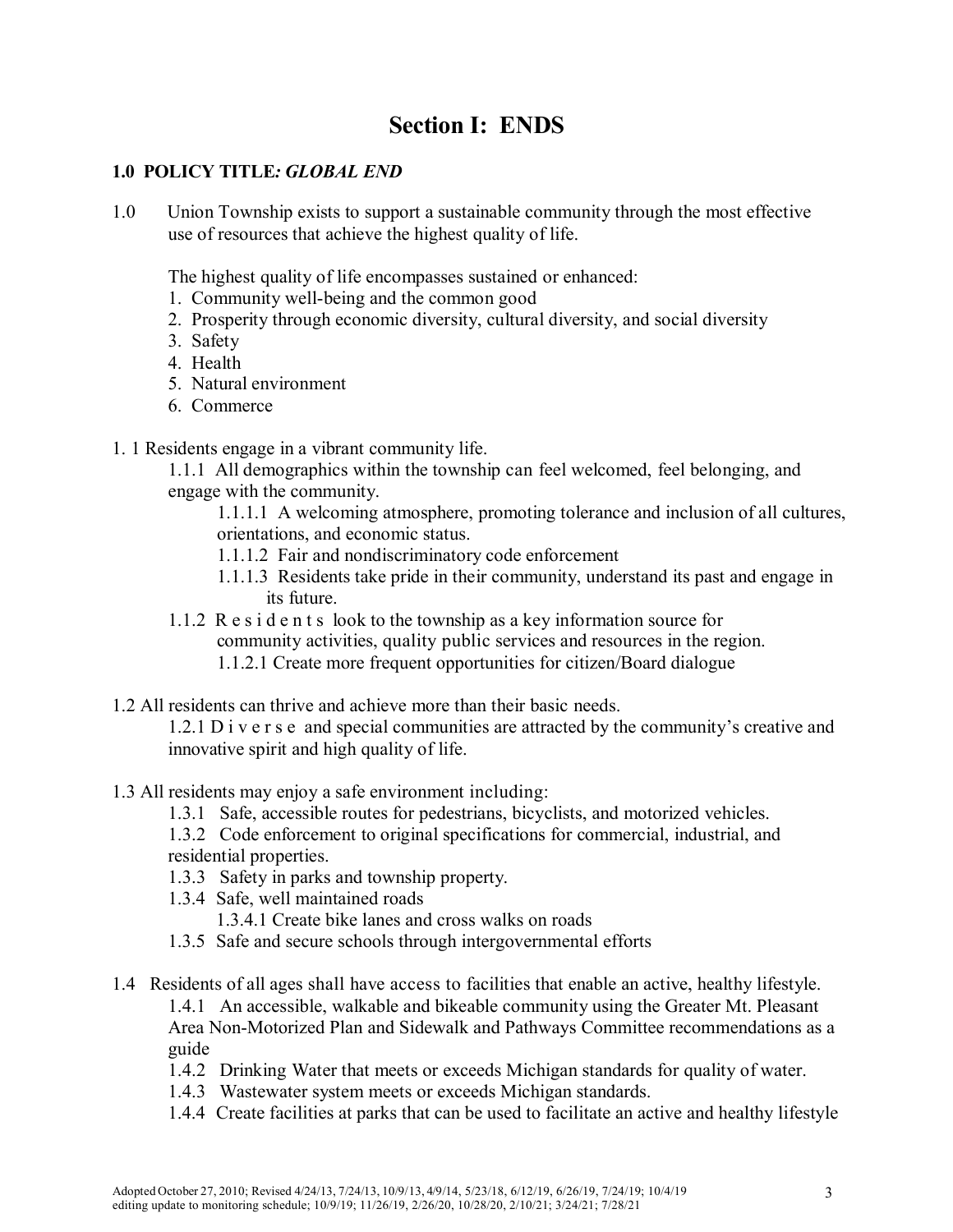- 1.5 Residents can enjoy the natural resources and green space of the township.
	- 1.5.1 Air, water and soil meet or exceed Michigan's quality standards.
	- 1.5.2 People have optimum access to and enjoy a clean Chippewa River through intergovernmental efforts.
	- 1.5.3 Natural corridors optimized for enhanced commercial and residential districts.
	- 1.5.4 Increase us of alternative forms of energy within Township facilities and operations.
- 1.6. Commercial establishments, including new, innovative, and traditional, are drawn to Union Township through commerce –friendly economic development policies.
	- 1.6.1 Controlled establishment of potentially undesirable businesses.
	- 1.6.2 Create a purchasing policy that includes mechanism to encourage local purchase of goods and services within reasonable cost limits
	- 1.6.3 Create mechanism to increase dialogue with business community to ensure quality services are provided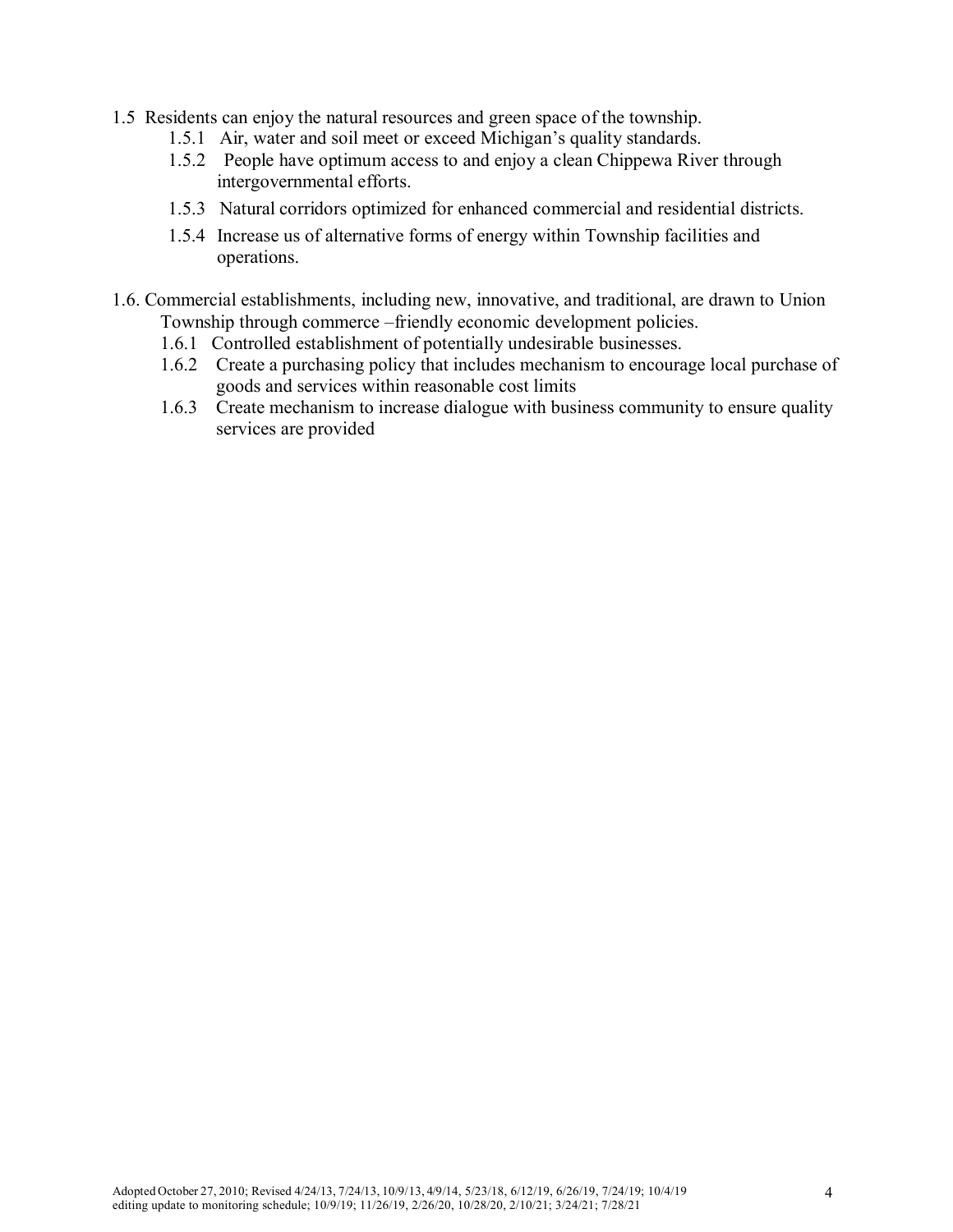# **Section 2:EXECUTIVE LIMITATIONS**

# **2.0 POLICY TITLE:** *GLOBAL EXECUTIVE CONSTRAINT*

The Township Manager shall not cause or allow any practice, activity, decision, or organizational circumstance, which is either unlawful, imprudent or in violation of commonly accepted public administrative practice and professional ethics.

# **2.1 POLICY TITLE:** *TREATMENT OF CONSUMERS*

With respect to interactions with consumers or those applying to be consumers, the Township Management Team shall not cause or allow conditions, procedures, or decisions that are unsafe, undignified, unclear, unprofessional, indirect, untimely, inaccurate, or unnecessarily intrusive.

Further, without limiting the scope of the foregoing by this enumeration, the Management shall not:

- 2.1.1 Use application forms that elicit information for which there is no clear necessity.
- 2.1.2 Use methods of collecting, reviewing, transmitting, or storing client information that fail to protect against improper access to the material elicited.
- 2.1.3 Fail to establish with consumers a clear understanding of what may be expected and what may not be expected from the service offered.
- 2.1.4 Fail to inform consumers of this policy, or to provide a way for persons to be heard who believe they have not been accorded a reasonable interpretation of their protections under this policy.
- 2.1.5 Fail to post and keep a regular schedule of office hours so that citizens have reasonable opportunity to take care of township business.

# **2.2 POLICY TITLE:** *TREATMENT OF STAFF*

With respect to the treatment of paid and volunteer staff, Township Management may not cause or allow conditions which are unfair, undignified, disorganized, unclear or violate collective bargaining agreements.

Further, without limiting the scope of the foregoing by this enumeration, Management shall not:

- 2.2.1 Operate without written personnel rules which: (a) clarify rules for staff, (b) provide for effective handling of grievances, and (c) protect against wrongful conditions, such as nepotism and grossly preferential treatment for personal reasons.
- 2.2.2 Discriminate against any staff member for non-disruptive expression of dissent.
- 2.2.3 Prevent staff from grieving to the board when (A) internal grievance procedures have been exhausted and (B) the employee alleges that board policy has been violated to his or her detriment.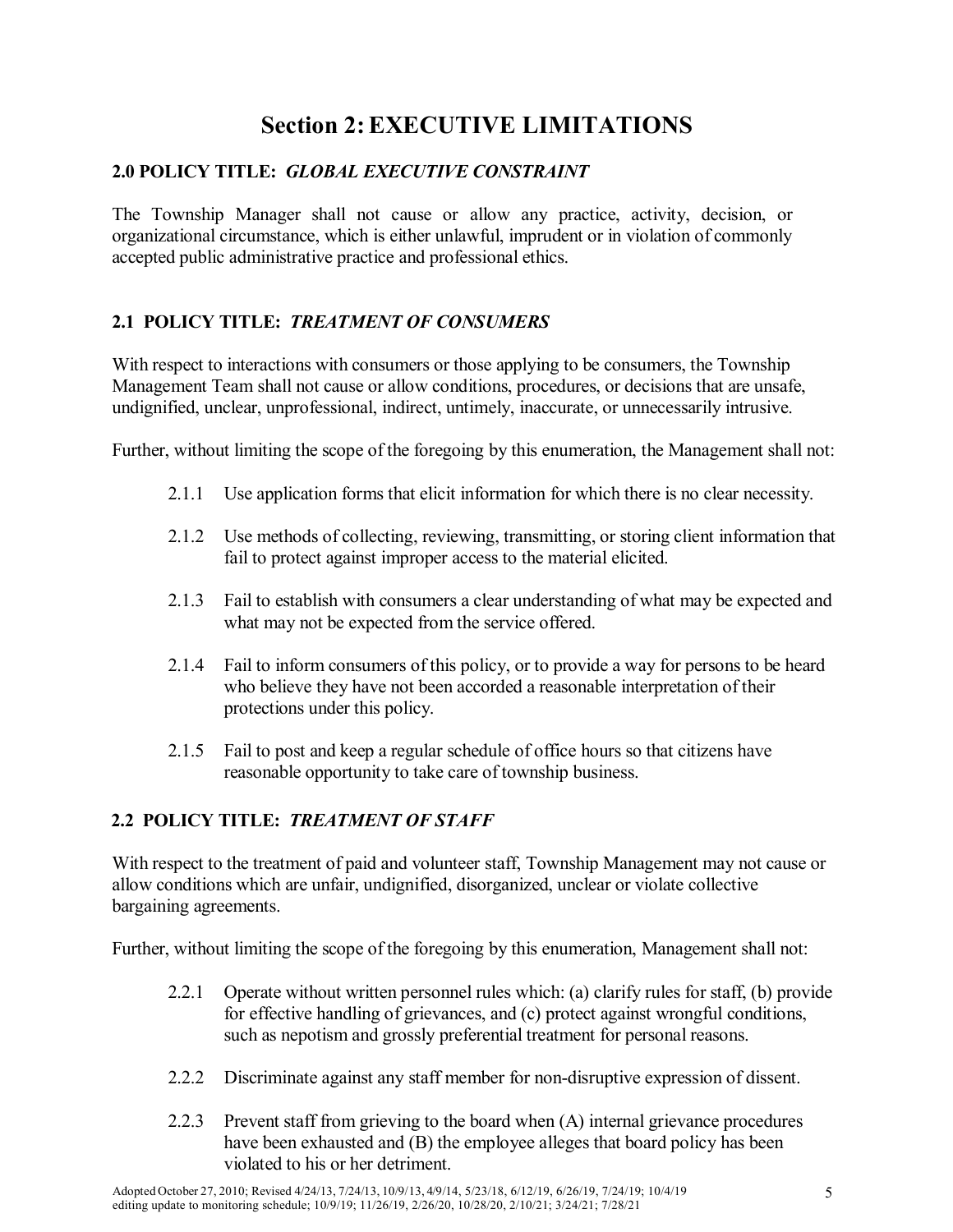- 2.2.4 Operate without an appropriate level of cross-training so that employees can provide basic information and service to consumers.
- 2.2.5 Fail to acquaint staff with the Township Manager's interpretation of their protections under this policy.

# **2.3 POLICY TITLE:** *COMPENSATION AND BENEFITS*

With respect to employment, compensation, and benefits to employees, consultants, contract workers, volunteers and collective bargaining units, the Township Manager shall not cause or allow jeopardy to fiscal integrity or public image.

Further, without limiting the scope of the foregoing by this enumeration, the Manager shall not:

- 2.3.1 Change his or her own compensation and benefits, except as his or her benefits are consistent with a package for all other employees.
- 2.3.2 Promise or imply permanent or guaranteed employment to individuals.
- 2.3.3 Establish current compensation and benefits which deviate materially from the geographic or professional market for the skills employed.
- 2.3.4 Create obligations over a longer term than revenues can be safely projected, in no event longer than one year and in all events subject to losses in revenue.
- 2.3.5 Establish or change defined contribution plans so as to cause unpredictable or inequitable situations, including those that:
	- A. Provide less than some basic level of benefits to all full-time employees, though differential benefits to encourage longevity are not prohibited.
	- B. Treat the Township Management Team differently from other key employees. 2.3.5.1. Exception: Township Manager contract benefits.

# **2.4 POLICY TITLE:** *FINANCIAL PLANNING/BUDGETING*

Financial planning for any fiscal year or the remaining part of any fiscal year shall not deviate materially from board's Ends priorities, risk fiscal jeopardy, or fail to be derived from a multi-year plan.

Further, without limiting the scope of the foregoing by this enumeration, he or she shall not:

- 2.4.1 Fail to include credible projection of revenues and expenses, separation of capital and operational items, cash flow, and disclosure of planning assumptions.
- 2.4.2 Plan the expenditure in any fiscal year of more funds than are conservatively projected to be received in that period.
- 2.4.3 Plan for the Fund Balance to drop below a safety reserve of these operating expense requirements: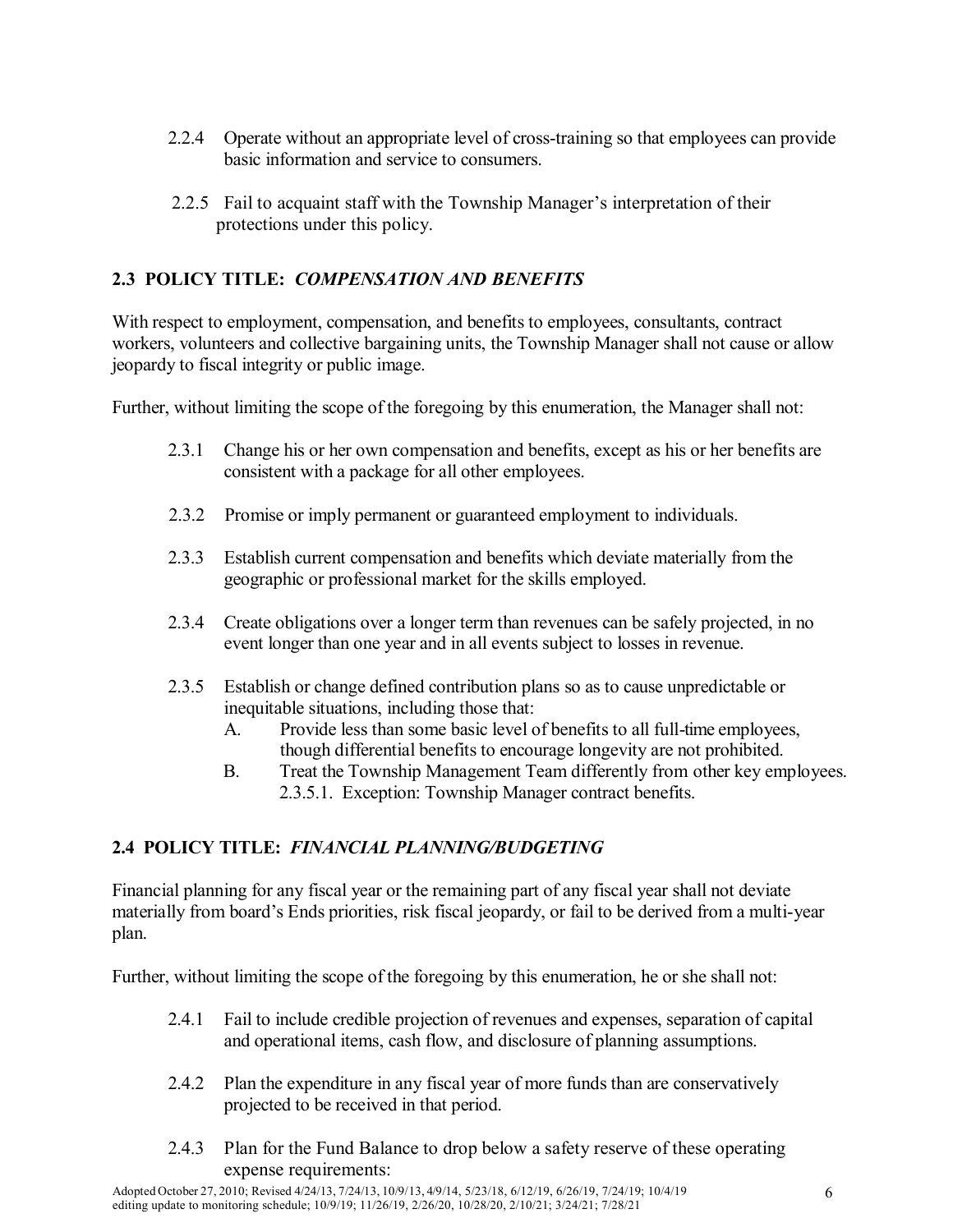A. Less than four (4) months expenses for General Fund and Fire Fund and B. Two (2) months expenses for Utility Funds, EDDA District Fund, and WDDA District Fund.

2.4.4 Provide less for board prerogatives during the year than is set forth in the Cost of Governance policy.

#### **2.5 POLICY TITLE:** *FINANCIAL CONDITION AND ACTIVITIES*

With respect to the actual, ongoing financial condition and activities, the Township Management Team shall not cause or allow the development of fiscal jeopardy or a material deviation of actual expenditures from board priorities established in Ends policies.

Further, without limiting the scope of the foregoing by this enumeration, he or she shall not:

- 2.5.1 Expend more funds than have been received in the fiscal year to date unless the debt guideline (below) is met.
	- 2.5.1 .1 Indebt the organization in an amount greater than can be repaid by certain, otherwise, unencumbered revenues within 60 days.
- 2.5.2 Use any long-term reserves except for purposes and amounts specifically released by the Board.
- 2.5.3 Conduct interfund shifting in amounts greater than can be restored to a condition of discrete fund balances by certain, otherwise unencumbered revenues within 30 days.
- 2.5.4 Fail to settle payroll and debts in a timely manner.
- 2.5.5 Allow tax payments or other government ordered payments or filings to be overdue or inaccurately filed.
- 2.5.6 Make a single unbudgeted emergency purchase or commitment, to maintain township operations, of greater than \$10,000 for the Township Hall and/or \$50,000 for the water and sewer systems.
- 2.5.7 Make a single purchase or commitment of greater than \$10,000. Purchases over \$5,000 shall not be made without timely notification to the Board.
- 2.5.8 Acquire, encumber, or dispose of real property.
- 2.5.9 Fail to aggressively pursue receivables after a reasonable grace period.
- 2.5.10 Fail to maintain an adequate level of cash flow.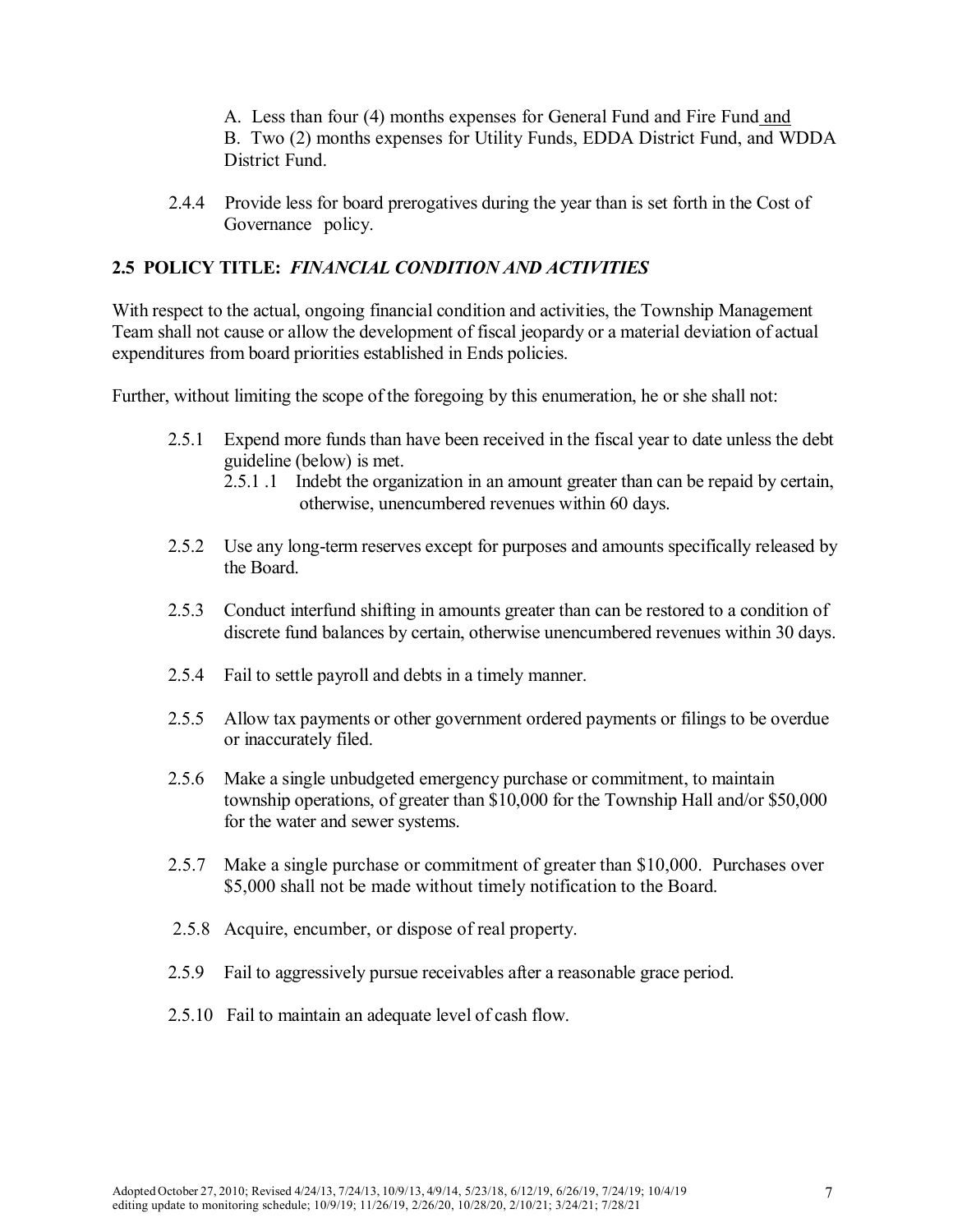# **2.6 POLICY TITLE:** *ASSET PROTECTION*

Township Management shall not allow corporate assets to be unprotected, inadequately maintained, or unnecessarily risked.

Further, without limiting the scope of the foregoing by this enumeration, he or she shall not:

- 2.6.1 Fail to insure against theft and casualty losses to at least 80% percent replacement value and against liability losses to board members, staff, and the organization itself in an amount greater than the average for comparable organizations.
- 2.6.2 Allow unbonded personnel access to material amounts of funds.
- 2.6.3 Subject plant and equipment to improper wear and tear or insufficient maintenance.
- 2.6.4 Operate without proper risk management toward continuous operations and services.
- 2.6.5 Unnecessarily expose the organization, its board, or staff to claims of liability.
- 2.6.6 Make any asset purchase: (a) wherein normally prudent protection has not been given against conflict of interest; (b) without having obtained comparative prices and quality; (c) without a stringent method of assuring the balance of long-term quality and cost.
	- A. Exception: sole source vendors
	- B. Exception: emergency purchases
- 2.6.7 Fail to protect intellectual property, information and files from loss or significant damage.
- 2.6.8 Receive, process, or disburse funds under controls which are insufficient to meet the board-appointed auditor's standards.
- 2.6.9 Invest or hold operating capital in insecure instruments, including uninsured checking accounts and bonds of less than AA rating at any time, or in noninterestbearing accounts except where necessary to facilitate ease in operational transactions.
- 2.6.10 Endanger the organization's public image or credibility, particularly in ways that would hinder its accomplishment of mission.
- 2.6.11 Fail to operate without seeking best practices and continuous improvement in operations.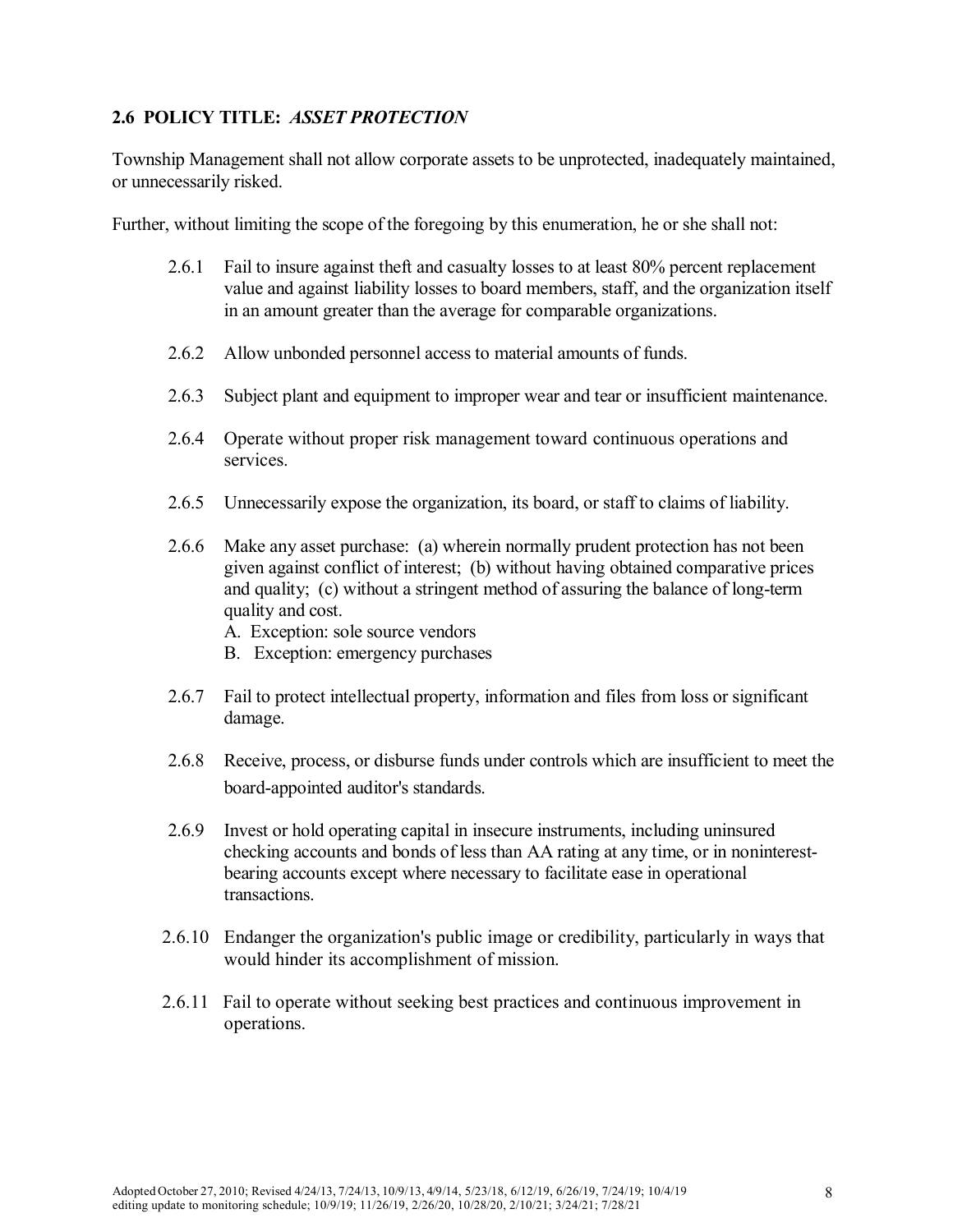# **2.7 POLICY TITLE:** *ENDS FOCUS OF GRANTS AND CONTRACTS*

The Township Manager may not enter into any grants and contract arrangements that fail to emphasize primarily the production of Ends and, secondarily, the avoidance of unacceptable means.

Further, without liming the forgoing, the Manager shall not:

2.7.1 Submit a Saginaw Chippewa Indian Tribe 2% grant application without prior approval by the Board of Trustees

## **2.8 POLICY TITLE:** *EMERGENCY TOWNSHIP MANAGER SUCCESSION*

In order to protect the board from sudden loss of Township Manager services, the Township Manager shall not operate without a written plan identifying no fewer than two other named executives familiar with Board and Township Manager issues and processes. See exhibit F for copy of Plan

# **2.9 POLICY TITLE:** *COLLABORATION WITH OTHER ENTITIES*

In order to maximize achievement of Ends, the Township Manager shall not fail to explore strategic partnerships and intergovernmental cooperation, and to optimize collaboration with other entities in the region where appropriate.

# **2.10 POLICY TITLE:** *COMMUNICATION AND SUPPORT TO THE BOARD*

The Township Manager shall not permit the board to be uninformed or unsupported in its work.

Further, without limiting the scope of the foregoing by this enumeration, the Manager shall not:

- 2.10.1 Neglect to submit monitoring data required by the board (see policy on Monitoring Township Manager Performance) in a timely, accurate and understandable fashion, directly addressing provisions of board policies being monitored.
- 2.10.2 Let the board be unaware of relevant trends, anticipated adverse media coverage, threatened, or pending lawsuits, collective bargaining strategies, significant external and internal situations, particularly changes in the assumptions upon which any board policy or decision has previously been established.
- 2.10.3 Fail to advise the board if, in the Township Manager's opinion, the board is not in compliance with its own policies on Governance Process and Board-Township Management Linkage, particularly in the case of board behavior which is detrimental to the work relationship between the board and the Township Manager.
- 2.10.4 Fail to marshal for the board as many staff and external points of view, issues and options as needed for fully informed board choices.
- 2.10.5 Present information in unnecessarily complex or lengthy form or in a form that fails to differentiate among information of three types: monitoring, decision preparation, and everything else for information only.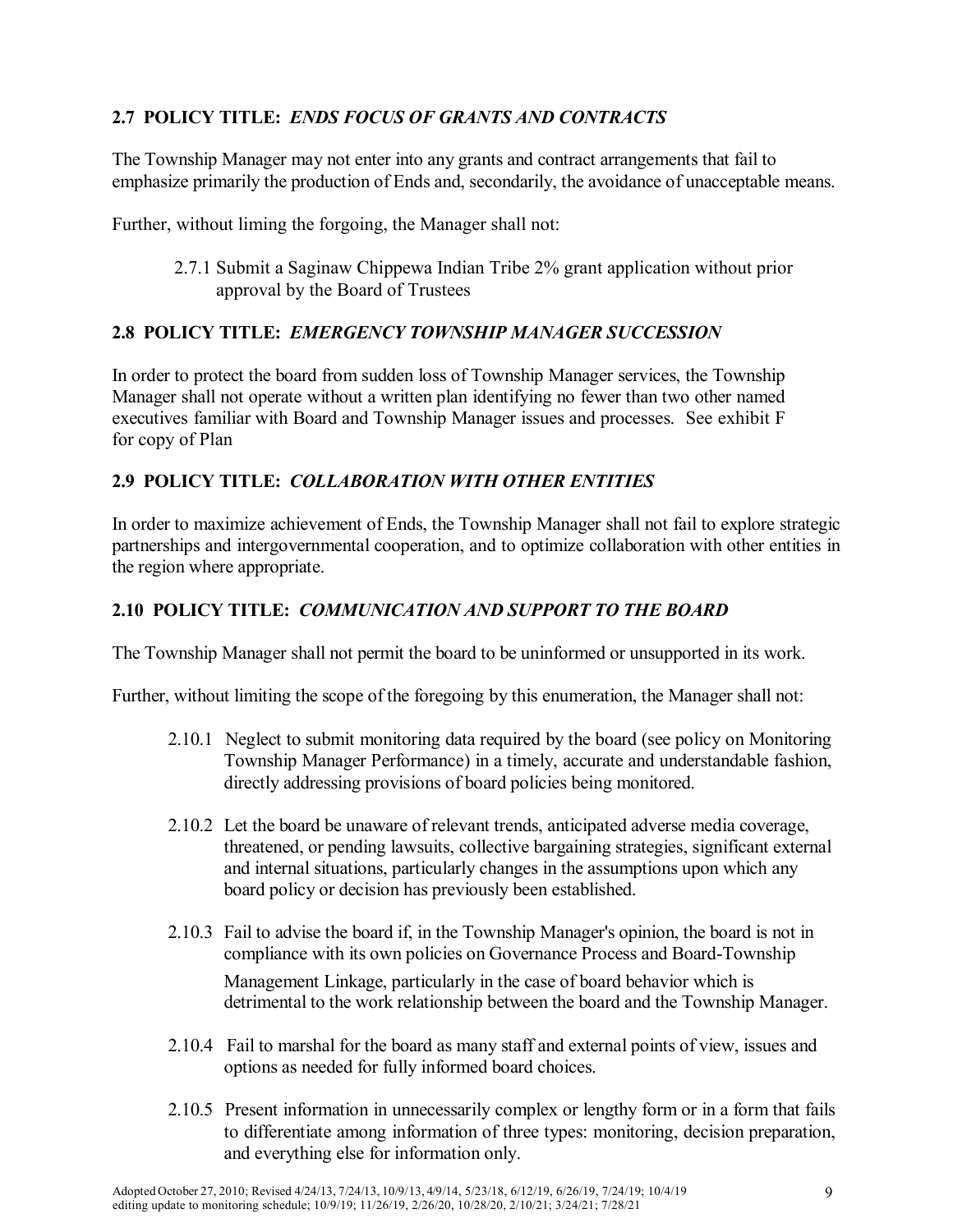- 2.10.6 Fail to provide a mechanism for official board, officer, or committee communications.
- 2.10.7 Fail to deal with the board as a whole except when (a) fulfilling individual requests for information or (b) responding to officers or committees duly charged by the board.
- 2.10.8 Fail to report in a timely manner an actual or anticipated noncompliance with any policy of the board.
- 2.10.9 Fail to supply for the consent agenda all items delegated to the Township Manager yet required by law or contract to be board-approved, along with the monitoring assurance pertaining thereto.
- 2.10.10 Fail to provide monthly financial statements to keep the Board informed, as well as quarterly ROI report on water and sewer usage.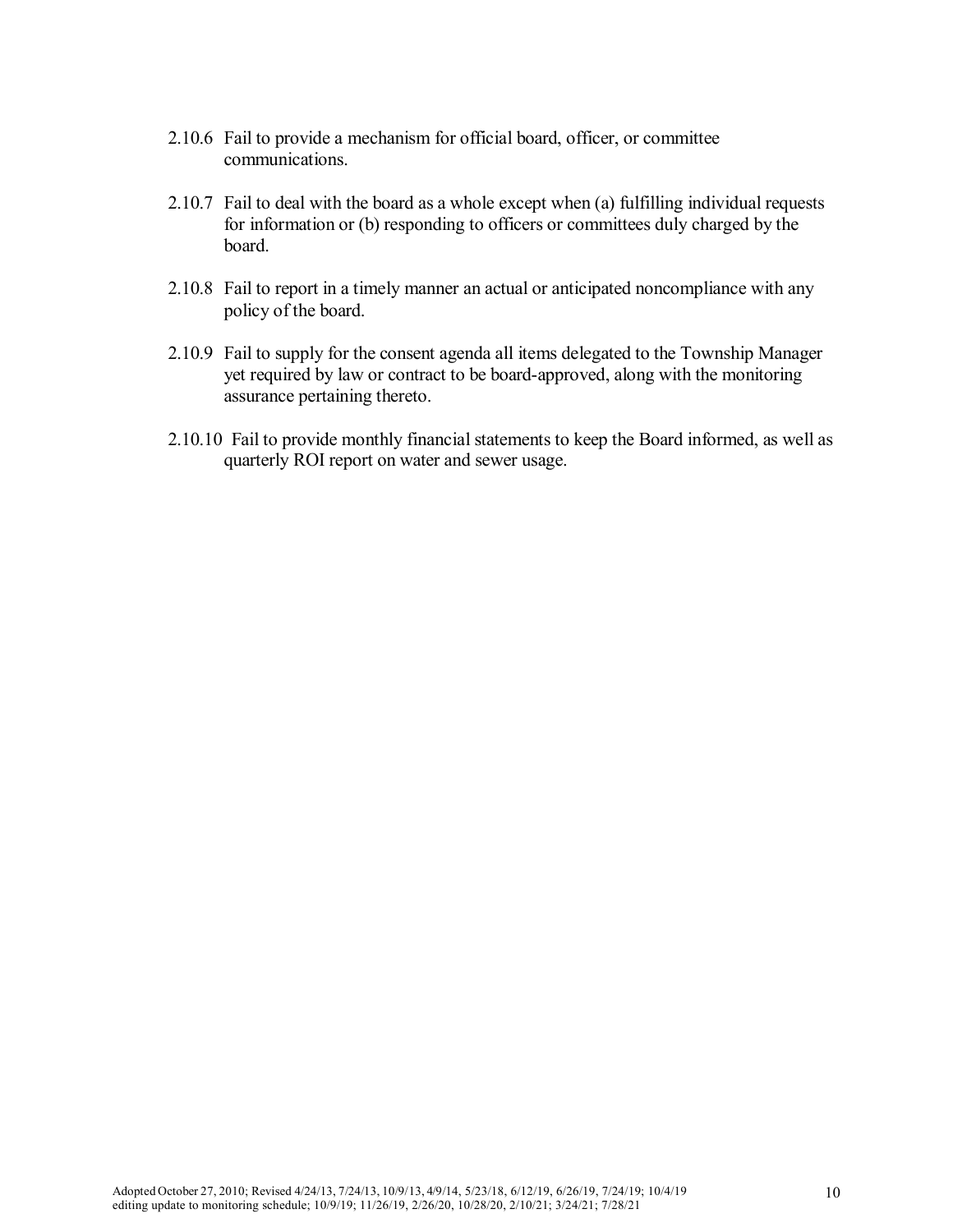# **Section 3: GOVERNANCE PROCESS**

# **3.0 POLICY TITLE:** *GLOBAL GOVERNANCE COMMITMENT*

The purpose of the board, on behalf of residents of Charter Township of Union, is to see to it that Union Township (a) achieves appropriate results for appropriate persons at an appropriate cost, and (b) avoids unacceptable actions and situations.

# **3.1 POLICY TITLE:** *GOVERNING STYLE*

The board will govern with an emphasis on (a) outward vision rather than an internal preoccupation, (b) encouragement of diversity in viewpoints, (c) strategic leadership more than administrative detail, (d) clear distinction of board and chief executive roles, (e) collective rather than individual decisions, (f) future rather than past or present, and (g) proactivity rather than reactivity.

On any issue, the Board must ensure that all divergent views are considered in making decisions yet must resolve into a single organizational position.

#### Accordingly:

- 3.1.1 The board will cultivate a sense of group responsibility. The board, not the staff, will be responsible for excellence in *governing*. The board will be the initiator of policy, not merely a reactor to staff initiatives. The board may use the expertise of individual members to enhance the ability of the board as a body, rather than to substitute the individual judgments for the board's values.
- 3.1.2 The board will direct, control, and inspire the organization through the careful establishment of broad written policies reflecting the board's values and perspectives. The board's major policy focus will be on the intended long-term impacts outside the organization, not on the administrative or programmatic means of attaining those effects.
- 3.1.3 The board will enforce upon itself whatever discipline is needed to govern with excellence. Discipline will apply to matters such as attendance, preparation for meetings, policymaking principles, respect of roles, and ensuring the continuance of governance capability. Although the board can change its governance process policies at any time, it will observe them scrupulously while in force.
	- 3.1.3.1 In accordance with this discipline, the board will only allow itself to address a topic after it has answered these questions:
		- A. Whose issue is this? Is it the Board's or the Township Manager's?
		- B. Has the board dealt with this subject in a policy? If so, what has the board already said on this subject and how is this issue related? If the board has already addressed the matter, does the board wish to change what it has already said?
		- C. If the matter is several levels below board level, what is the broadest way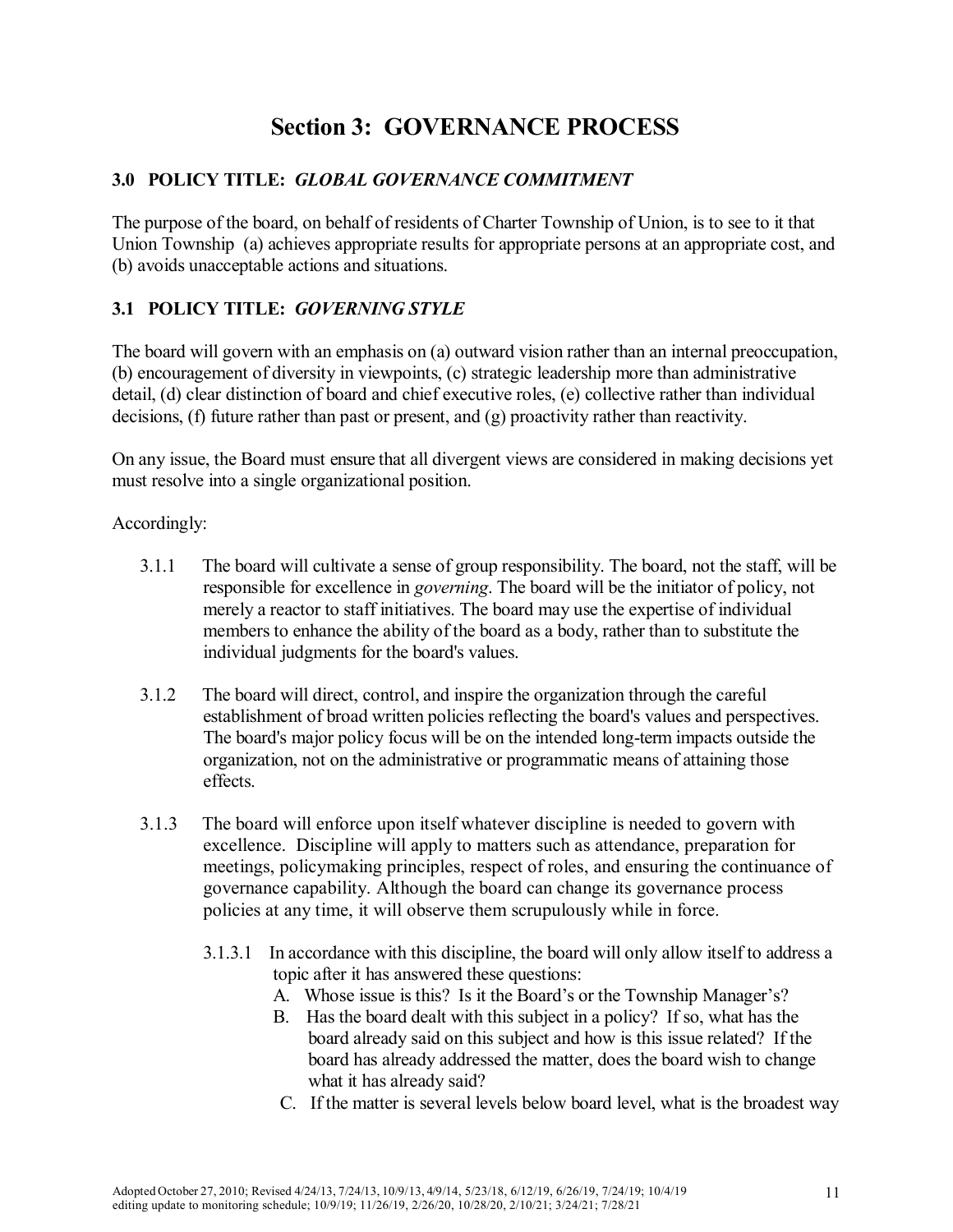to address this issue so that it is still under existing board policy? Does that policy suffice to deal with our concern?

- 3.1.3.2 It is out of order for board members to talk about content until these questions of appropriateness are settled.
- 3.1.4 Continual board development will include orientation of new board members in the board's governance process and periodic board discussion of process improvement.
- 3.1.5 The board will allow no officer, individual or committee of the board to hinder or be an excuse for not fulfilling its commitments.
- 3.1.6 The board will monitor and discuss the board's process and performance at each meeting. Self-monitoring will include comparison of board activity and discipline to policies in the Governance Process and Board- Township Management Linkage categories.

# **3.2 POLICY TITLE:** *BOARD JOB DESCRIPTION*

Specific job outputs of the board, as an informed agent of the ownership, are those that ensure appropriate organizational performance.

Accordingly, the board has direct responsibility to create:

- 3.2.1 The link between the ownership and the operational organization.
- 3.2.2 Written governing policies that address the broadest levels of all organizational decisions and situations.
	- 3.2.2.1 Ends*:* Organizational products, impacts, benefits, outcomes, recipients, and their relative worth (what good for which recipients at what cost).
	- 3.2.2.2 Executive Limitations*:* Constraints on executive authority that establish the prudence and ethics boundaries within which all executive activity and decisions must take place.
	- 3.2.2.3 Governance Process*:* Specification of how the board conceives, carries out and monitors its own task.
	- 3.2.2.4 Board- Township Management Linkage*:* How power is delegated, and its proper use monitored; the Township Management role, authority, and accountability.
- 3.2.3 Assurance of successful Township Management performance.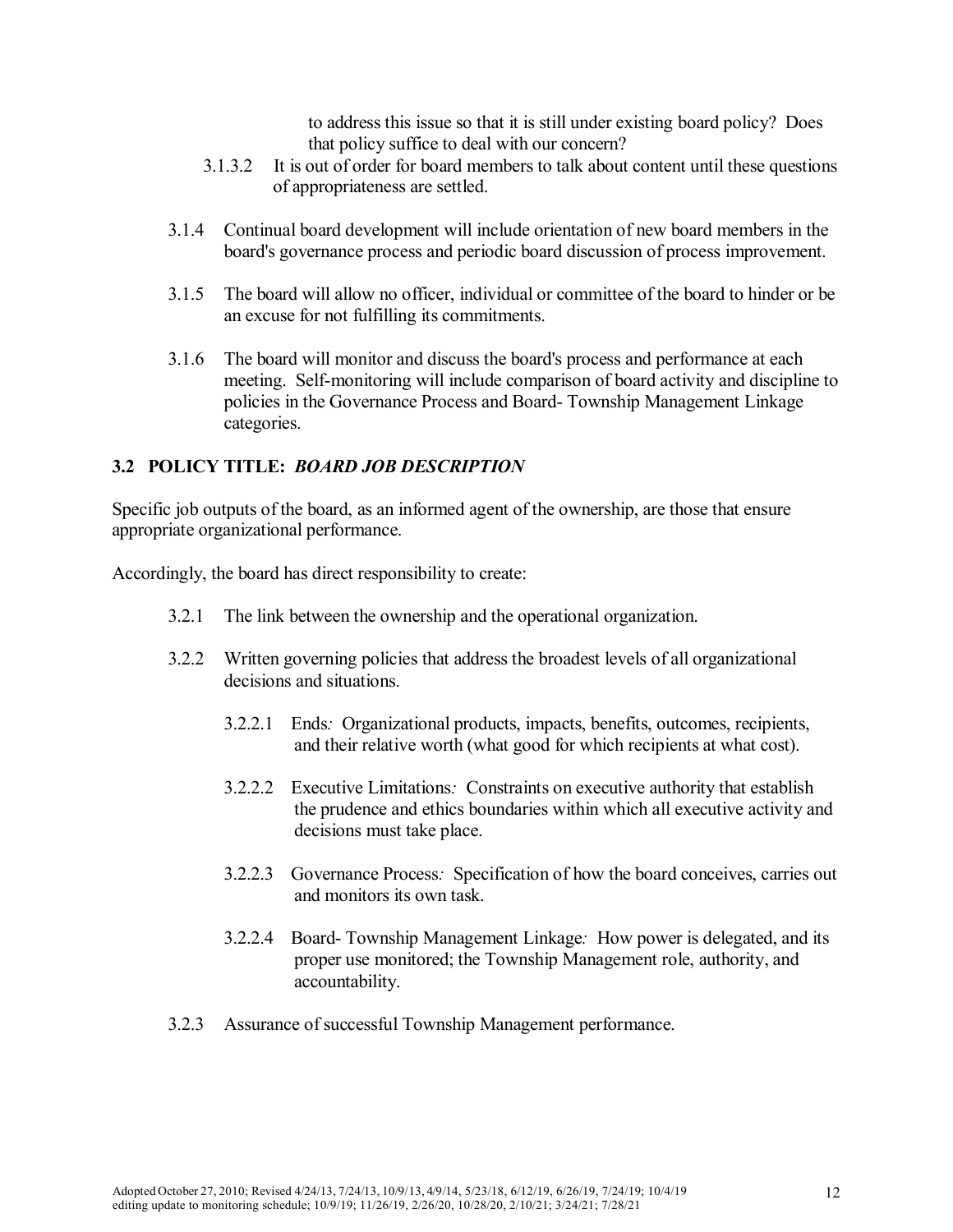# **3.3 POLICY TITLE:** *BOARD MEMBERS' CODE OF CONDUCT*

The board commits itself and its members to ethical, businesslike, and lawful conduct, including proper use of authority and appropriate decorum when acting as board members.

- 3.3.1 Members must have loyalty to the ownership, unconflicted by loyalties to staff, other organizations, and any personal interest as a consumer.
- 3.3.2 Members must avoid conflict of interest with respect to their fiduciary responsibility.
	- 3.3.2.1 There will be no self-dealing or business by a member with the organization. Members will annually disclose their involvements with other organizations, with vendors, or any associations that might be or might reasonably be seen as being a conflict.
	- 3.3.2.2 When the board is to decide upon an issue, about which a member has an unavoidable conflict of interest, that member shall absent herself or himself without comment from not only the vote, but also from the deliberation.

A. Exception: Where a board member has special expertise and has a conflict of interest, the board may choose to allow the member with the conflict to participate in the discussion, but not the vote.

- 3.3.2.3 Board members will not use their board position to obtain employment in the organization for themselves, family members, or close associates.
- 3.3.3 Board members may not attempt to exercise individual authority over the organization.
	- 3.3.3.1 Members' interaction with the Township Manager or with staff must recognize the lack of authority vested in individuals except when explicitly board authorized.
	- 3.3.3.2 Member interaction with public, press or other entities must recognize the same limitation and the inability of any board member to speak for the board except to repeat explicitly stated board decisions.

3.3.3.2.1 When interacting with public, media or other entities, Board members must recognize explicitly stated board decisions.

- 1. The Township Supervisor is the official spokesperson for the Board and may delegate that role.
- 2. Board members may discuss CONTENT issues with the media but not personal attacks on other Board member(s).
- 3. Preceding any comment to the media, board members will make it clear that their comments are personal opinion as an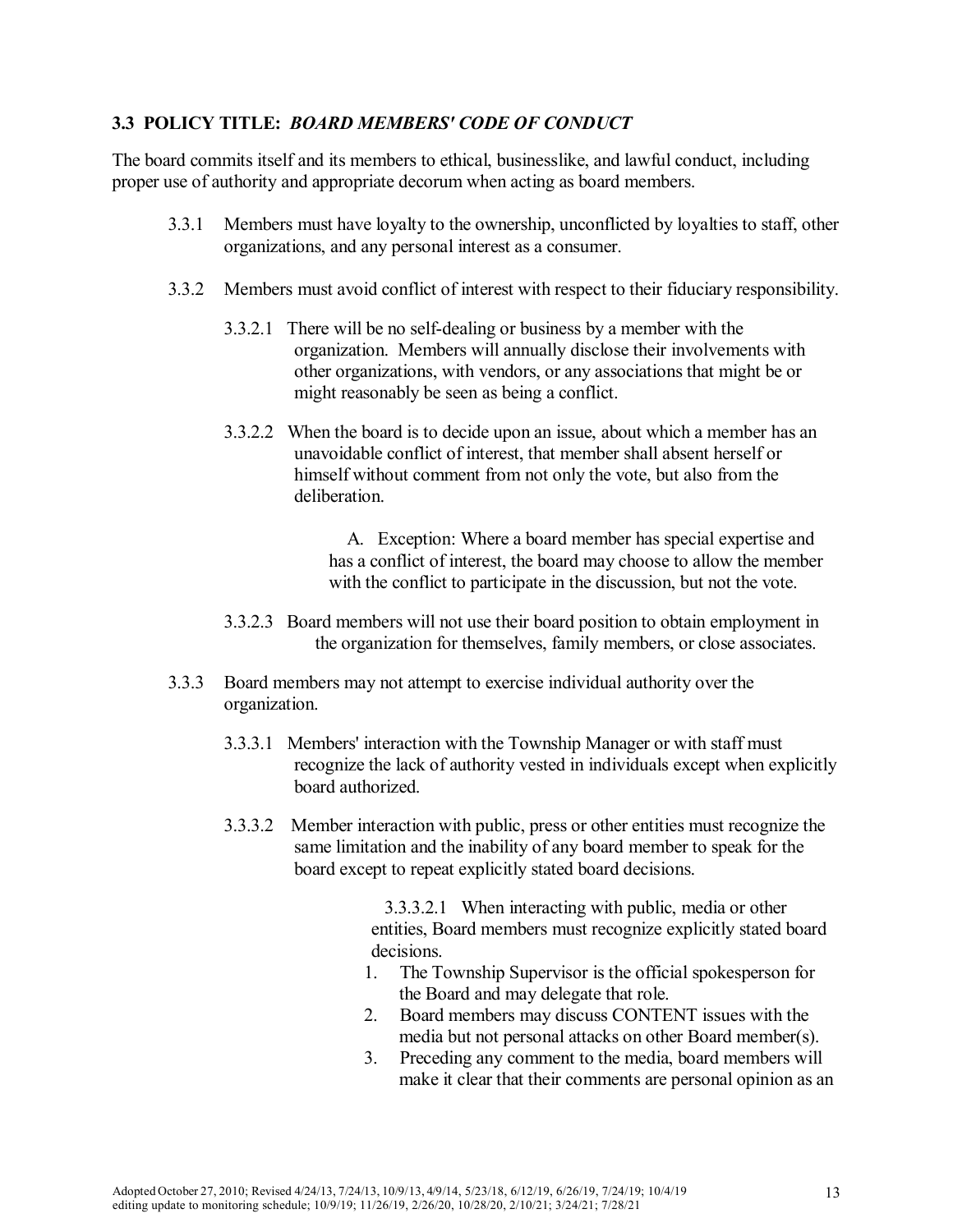individual member of the board and citizen of the township and not the position of the board.

4. In the case of existing legal proceedings, from the point of suit filed to final disposition or public Board action, board members will direct media questions on the specific lawsuit to the Township Manager.

3.3.3.3 Except for participation in board deliberation about whether reasonable interpretation of board policy has been achieved by the Township Manager, members will not express individual judgments of performance of employees of the Township Manager.

- 3.3.4 Members will respect the confidentiality appropriate to issues of a sensitive nature.
- 3.3.5 Members will be properly prepared for board deliberation.

# **3.4 POLICY TITLE:** *AGENDA PLANNING*

To accomplish its job products with a governance style consistent with board policies, the board will follow an annual agenda which (a) completes a re-exploration of Ends policies annually and (b) continually improves board performance through board education and enriched input and deliberation.

- 3.4.1 The cycle will conclude each year on the last day of May so that administrative planning and budgeting can be based on accomplishing a one-year segment of the board's most recent statement of long-term Ends.
- 3.4.2 The cycle will start in June with the board's development of its agenda for the next year.

3.4.2.1 Consultations with selected groups in the ownership, or other methods of gaining ownership input will be determined and arranged in the third quarter, to be held during the balance of the year.

3.4.2.2 Governance education and education related to Ends determination, (e.g., presentations by futurists, demographers, advocacy groups, staff, etc.) will be arranged in the third quarter, to be held during the balance of the year.

3.4.3 Throughout the year, the board will attend to consent agenda items as expeditiously as possible.

> 3.4.3.1 The Board will include as an agenda item for a regular board meeting in June and January discussion regarding upcoming Saginaw Chippewa Indian Tribe 2% application options

3.4.4 Township Management monitoring will be included on the agenda if monitoring reports show policy violations, or if policy criteria are to be debated.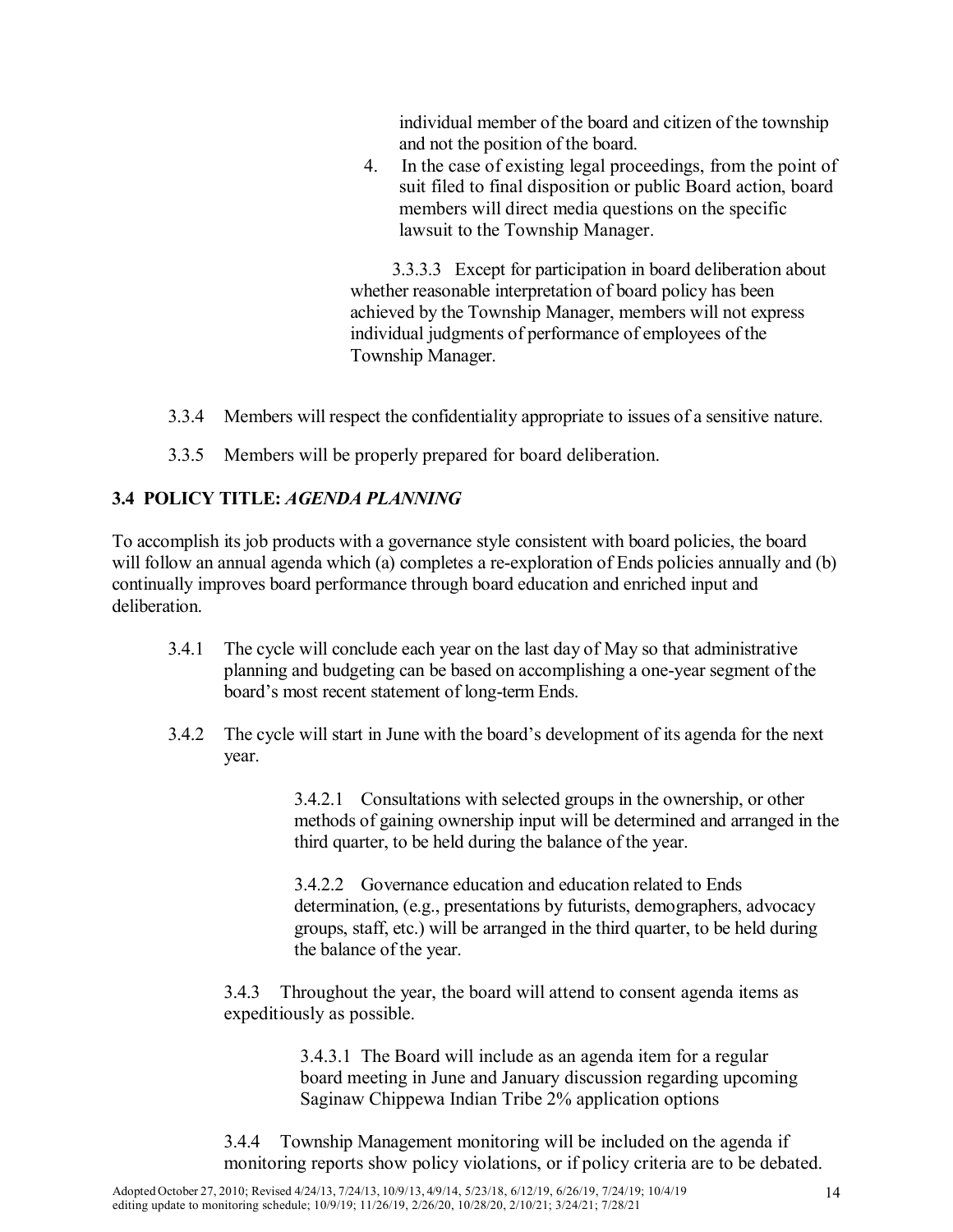## **3.5** POLICY TITLE: *BOARD COMMISSION AND COMMUNITY LINKAGE*

Annually, the Board will host the Planning Commission, Zoning Board of Appeals, Citizens Task Force on Sustainability, Hannah's Bark Park Advisory Board, Chippewa River District Library, Union Township Economic Development Authority, Mid Michigan Area Cable Consortium, Cultural and Recreational Commission, Sidewalks and Pathways Prioritization Committee and the Mid-Michigan Development Corporation to share Ends and promote alignment within the community.

#### Accordingly,

- 3.5.1 To keep the Board fully informed, Planning Commission, Zoning Board of Appeals, Citizens Task Force on Sustainability, Hannah's Bark Park Advisory Board, Chippewa River District Library, Union Township Economic Development Authority, Mid Michigan Area Cable Consortium, Cultural and Recreational Commission, Sidewalks and Pathways Prioritization Committee and the Mid-Michigan Development Corporation will be invited to give an annual report to the Board in the third quarter of each year.
- 3.5.2 To promote regional linkage, the Township Board will attempt to meet periodically with bordering municipalities, county authorities, and the Saginaw Chippewa Nation.
- 3.5.3 The Township Board will name a liaison to each of these groups to establish and maintain communication with these authorities and report back to the Township Board.

## **3.6 POLICY TITLE:** *SUPERVISOR'S ROLE IN THE BOARD'S PROCESS*

The Supervisor assures the integrity of the board's process and secondarily, occasionally represents the board to outside parties.

## Accordingly:

- 3.6.1 The job result of the Supervisor is that the board abides consistently with its own rules and those legitimately imposed upon it from outside the organization.
	- 3.6.1.1 Meeting discussion content will be only those issues which, according to board policy, clearly belong to the board to decide, not the Township Manager.
	- 3.6.1.2 Deliberation will be fair, open, and thorough, but also timely, orderly, and kept to the point.
- 3.6.2 The authority of the Supervisor consists in making decisions that fall within topics covered by board policies on Governance Process and Board-Management Linkage, with the exception of (a) employment or termination of the Township Manager and (b) where the board specifically delegates portions of this authority to others. The Supervisor is authorized to use any reasonable interpretation of the provisions in these policies.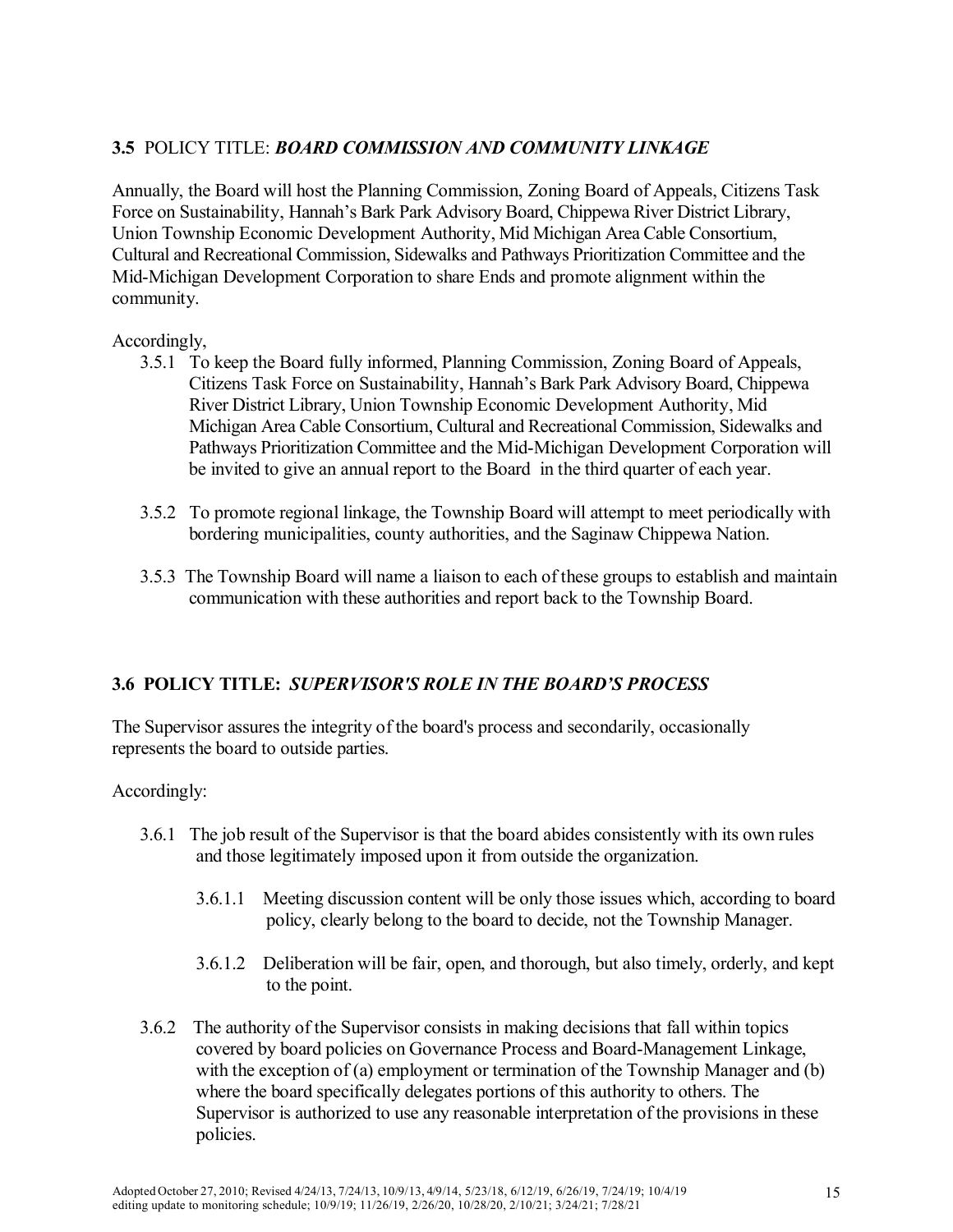- 3.6.2.1 The Supervisor is empowered to chair board meetings with all the commonly accepted power of that position (e.g., ruling, recognizing).
- 3.6.2.2 The Supervisor has no authority to make decisions about policies created by the board within Ends and Executive Limitations policy areas. Therefore, the Supervisor has no authority to supervise or direct the Township Manager.
- 3.6.2.3 The Supervisor may represent the board to outside parties in announcing boardstated positions and in stating chair decisions and interpretations within the area delegated to her or him.
- 3.6.2.4 The Supervisor may delegate this authority but remains accountable for its use.

#### **3.7 POLICY TITLE: DUTIES OF THE ELECTED DEPARTMENT HEADS**

The Township Clerk and Township Treasurer serve the township in a dual capacity. In carrying out their duties within the scope of the law, these elected officials serve as elected department heads, responsible for designated department operations under the advisory supervision of the township manager.

Accordingly:

- 3.7.1 The role of the elected Township Clerk is to serve the dual role of Department Head and voting member of the Union Township policymaking board. The Clerk's responsibilities include: Voter registration and election administrator; Township records management; secretary to the Township Board and the Zoning Board of Appeals as well as other responsibilities as delineated in State Law, unless otherwise delegated.
	- 3.7.1.1 The Township Clerk is responsible for carrying out the responsibilities as prescribed in State Law; those responsibilities historically accepted by the Clerk's Office and meeting all statutory deadlines.
	- 3.7.1.2 The Township Clerk will observe and meet all statutory deadlines as prescribed by State Law.
	- 3.7.1.3 The Township Clerk will cooperate with the Township Manager, complete budget recommendations, department accomplishments, annual reports, and other general department head administrative responsibilities. The Township Clerk will provide the Township Manager with periodic checklist reports indicating completion of department head responsibilities.
- 3.7.2 The role of the elected Township Treasurer is to serve the dual role of Department Head and voting member of the Union Township policymaking board. The Treasurer's responsibilities include: serving as the township tax collector, bill payer, investor, and supervisor of his/her department.
	- 3.7.2.1 The Township Treasurer is responsible for carrying out all statutory duties.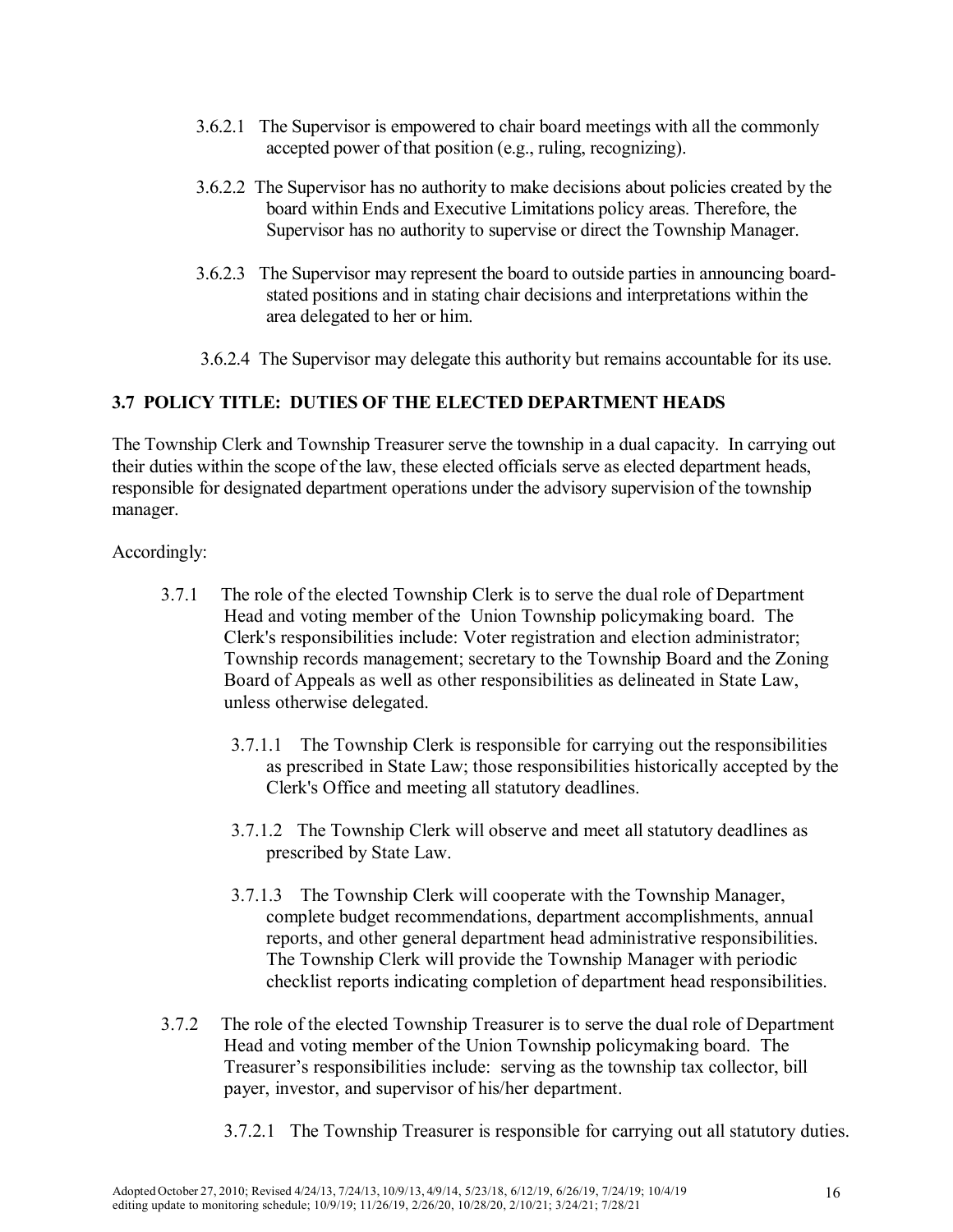- 3.7.2.2 The Township Treasurer is required to comply with statutory deadlines.
- 3.7.2.3 The Township Treasurer will cooperate with the Township Manager with respect to administrative policies and procedures.

#### **3.8 POLICY TITLE:** *BOARD COMMITTEE PRINCIPLES*

Board committees, when used, will be assigned so as to reinforce the wholeness of the board's job and so as never to interfere with delegation from board to Township Manager.

#### Accordingly:

- 3.8.1 Board committees are to help the board do its job, not to help or advise the staff. Committees ordinarily will assist the board by preparing policy alternatives and implications for board deliberation. In keeping with the board's broader focus, board committees will normally not have direct dealings with current staff operations.
- 3.8.2 Board committees may not speak or act for the board except when formally given such authority for specific and time-limited purposes. Expectations and authority will be carefully stated in order not to conflict with authority delegated to the Township Manager.
- 3.8.3 Board committees cannot exercise authority over staff. Because the Township Manager works for the full board, he or she will not be required to obtain approval of a board committee before an executive action.
- 3.8.4 Board committees are to avoid over-identification with organizational parts rather than the whole. Therefore, a board committee which has helped the board create policy on some topic will not be used to monitor organizational performance on that same subject.
- 3.8.5 Committees will be used sparingly and ordinarily in an ad hoc capacity.
- 3.8.6 This policy applies to any group which is formed by board action, whether or not it is called a committee and regardless of whether the group includes board members. It does not apply to committees formed under the authority of the Township Manager.

## **3.9 POLICY TITLE:** *BOARD COMMITTEE STRUCTURE*

A committee is a board committee only if its existence and charge come from the board, regardless of whether board members sit on the committee. The only board committees are those which are set forth in this policy. Unless otherwise stated, a committee ceases to exist as soon as its task is complete.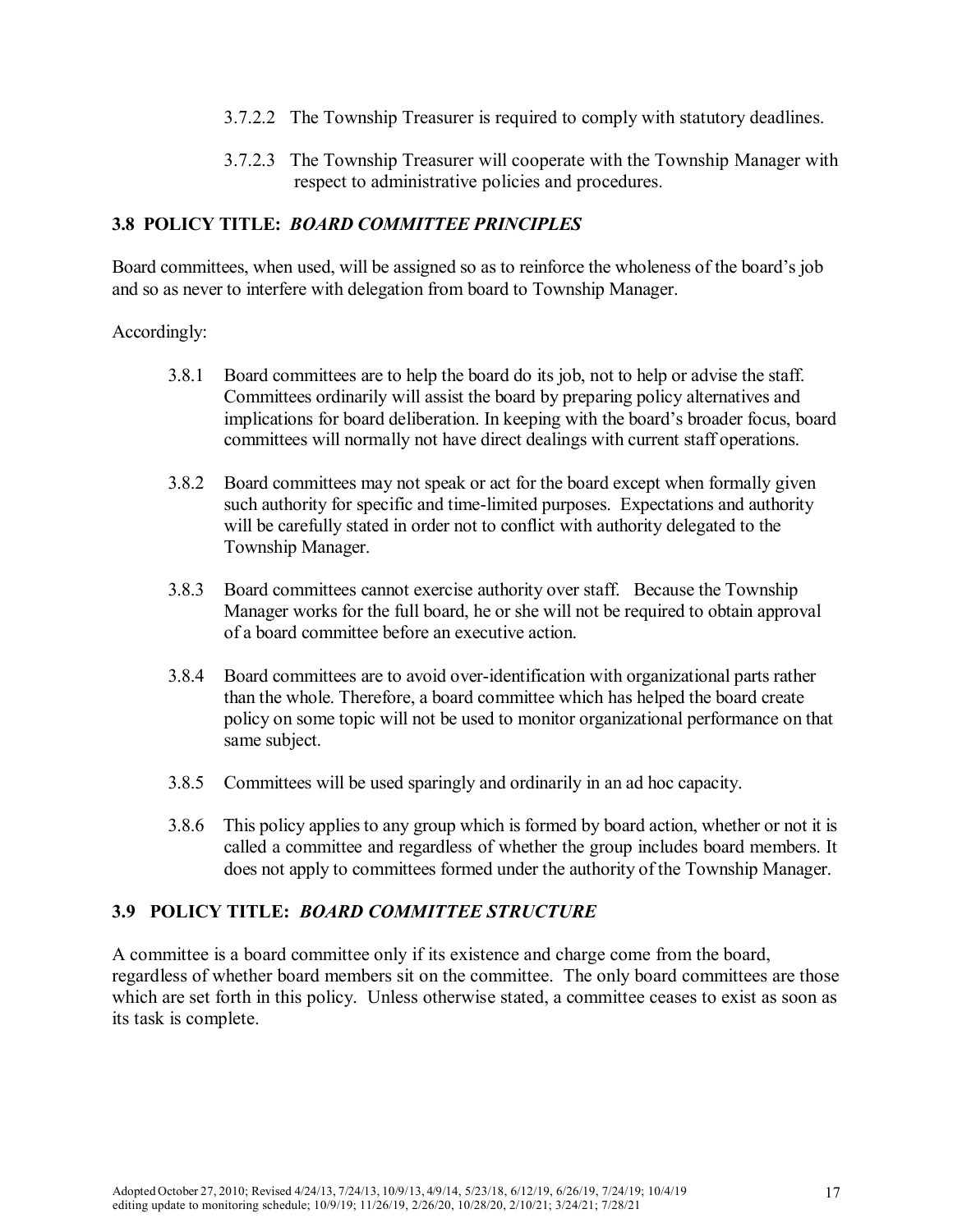#### **3.10 POLICY TITLE:** *COST OF GOVERNANCE*

Because poor governance costs more than learning to govern well, the board will invest in its governance capacity.

#### Accordingly:

3.10.1 Board skills, methods, and supports will be sufficient to assure governing with excellence.

> 3.10.1.1 Training and retraining will be used liberally to orient new members and candidates for membership, as well as to maintain and increase existing member skills and understandings.

3.10.1.2 Outside monitoring assistance will be arranged so that the board can exercise confident control over organizational performance. This includes, but is not limited to, fiscal audit.

3.10.1.3 Outreach mechanisms will be used as needed to ensure the board's ability to listen to owner viewpoints and values. For Township provided electronic devices, see appendix G.

3.10.2 Costs will be prudently incurred, though not at the expense of endangering the development and maintenance of superior capability.

> 3.10.2.1 Each year, the Board in the month of September will develop its budget for attendance at conferences and workshops, for third-party monitoring and organizational assessments, and ownership linkage activities including surveys, focus groups and other input mechanisms.

> 3.10.2.2 For extra meetings that a member of the Board of Trustees attends and are eligible for "meeting pay", \$50 will be paid for meetings that are **1 hour or less** and \$75 for meetings **over 1 hour.**  Meeting sheets must be filled out with the date of the meeting, the name of the meeting attended, the length of the meeting and the pay requested for each meeting. At the conclusion of each calendar month, meeting sheets will be sent to the Township Accountant for submission in the next regular board meeting packet for board approval within the consent agenda. Following approval by the Board of Trustees, the meetings will be paid at the next payroll run.

3.10.3 **Purpose**: The intent of this policy is to provide taxpayers with a fair Township Board meeting attendance pay policy. The intent is to also provide a policy that encourages board members to participate in, learn and share in the many township related and intergovernmental meetings as well as educational sessions or classes. These opportunities should be identified by the township board as a benefit to the township.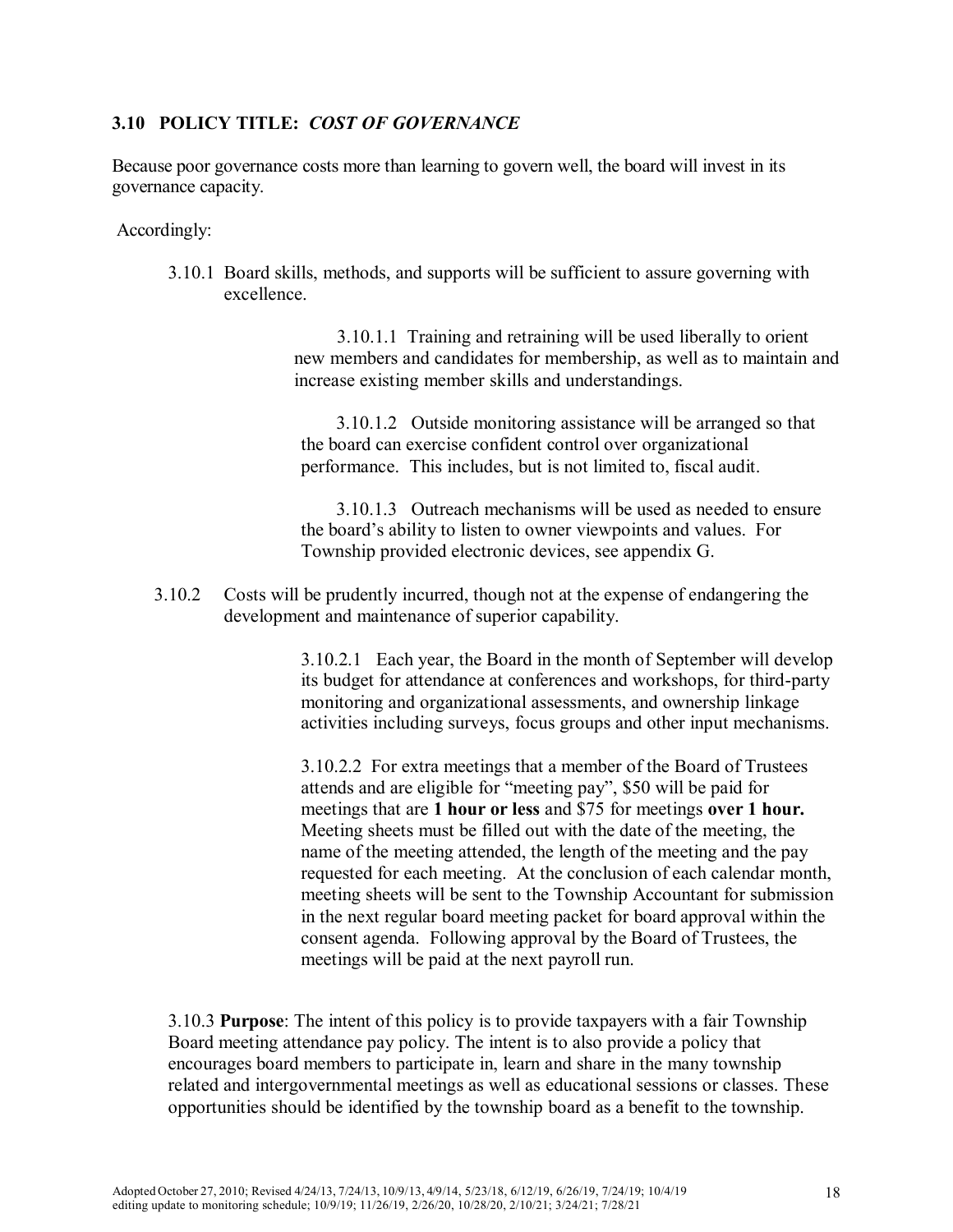1. In addition to township boards and committees, the board shall decide what meetings are important to have a representative attend and appoint a board member to attend in person or virtually those meetings.

- In the event, the original assigned member is unable to attend, they should attempt to fill the position by asking another board member to attend the meeting.
- Board/committee assignments may be changed from time to time by a majority vote of the Board of Trustees
- Board members not assigned to represent the Board at a meeting may attend the meeting without compensation.

2. The Board may appoint a member or members to form a temporary committee for a specific task, such as a negotiating team or a task force. Examples of this include negotiating a lawsuit or a contract with another entity, or a task force such as the County Recycling Task Force. These committees are considered temporary, and all members assigned may be compensated.

3. All board members shall be paid to attend Council of Governance. MTA Ad Hoc Meetings, the Annual MTA Conference, the Annual Road Commission Meeting, and the two Road Commission Ad Hoc meetings.

4. The township supervisor, clerk, and treasurer shall not receive any meeting pay for attending meetings not identified in sections 10 or 11 that are during regular township business hours of Monday through Friday 8:30 am to 4:30 pm.

5. Education and professional development of its Board members is important to the Township. All board members shall be allowed meeting pay for up to eight educational sessions/classes/conferences per calendar year. Additional educational sessions and or class attendance may be paid with board approval.

6. Travel expenses shall only be paid for meetings approved for meeting pay under this policy. Meetings attended by the supervisor, clerk or treasurer during township business hours shall be eligible for travel expenses.

7. A board member wishing to attend a meeting that does not qualify under this meeting pay policy, may ask the board for permission to be paid for attending said meeting and shall be paid for attendance after a majority of the board approves the request. Board members who have the opportunity to attend a meeting between Board Meetings, may receive compensation after the fact if approved by a majority of the board present at the Board Meeting,

8. The Board by majority vote may decline to pay some specific meeting attendance requests submitted by any board member if the Board believes the request to be in violation of this policy.

Adopted October 27, 2010; Revised 4/24/13, 7/24/13, 10/9/13, 4/9/14, 5/23/18, 6/12/19, 6/26/19, 7/24/19; 10/4/19 19 editing update to monitoring schedule; 10/9/19; 11/26/19, 2/26/20, 10/28/20, 2/10/21; 3/24/21; 7/28/21 9. Any meeting of the Board is not eligible for additional compensation. This includes all regularly scheduled Board Meetings, special or emergency called Board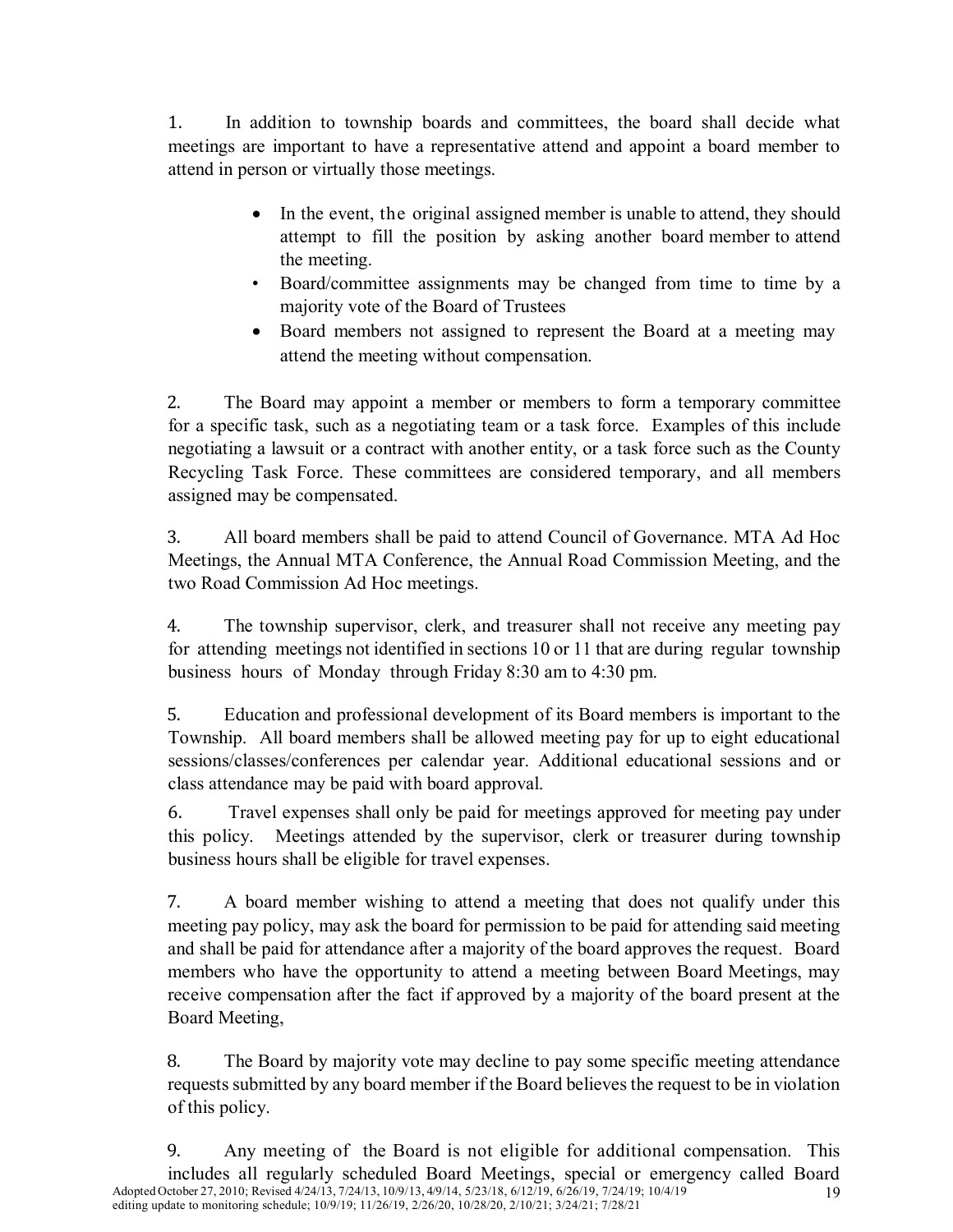Meetings and Board Work Sessions.

10. The following is a list of meetings the Board shall assign representatives to attend:

- Union Township Planning Commission
- Union Township Economic Development Authority
- Union Township Sustainability Committee
- Union Township Intergovernmental Liaison Team
- Election Commission
- Board of Review (By statute, Supervisor is Secretary)

11. The following is a list of meetings the Board may assign a representative to attend:

- Road Commission regular monthly meetings
- Sidewalks and Pathways Prioritization Committee
- Temporary Committees (See Section 2)
- Isabella County Commission regular meetings
- City of Mt. Pleasant Board of Commissioners
- Middle Michigan Development Corporation
- Saginaw Chippewa Indian Tribe of Michigan (Tribal meetings are not open to the public. This assignment will primarily act in a Liaison capacity)
- Others to be added from time to time per approval of the Board.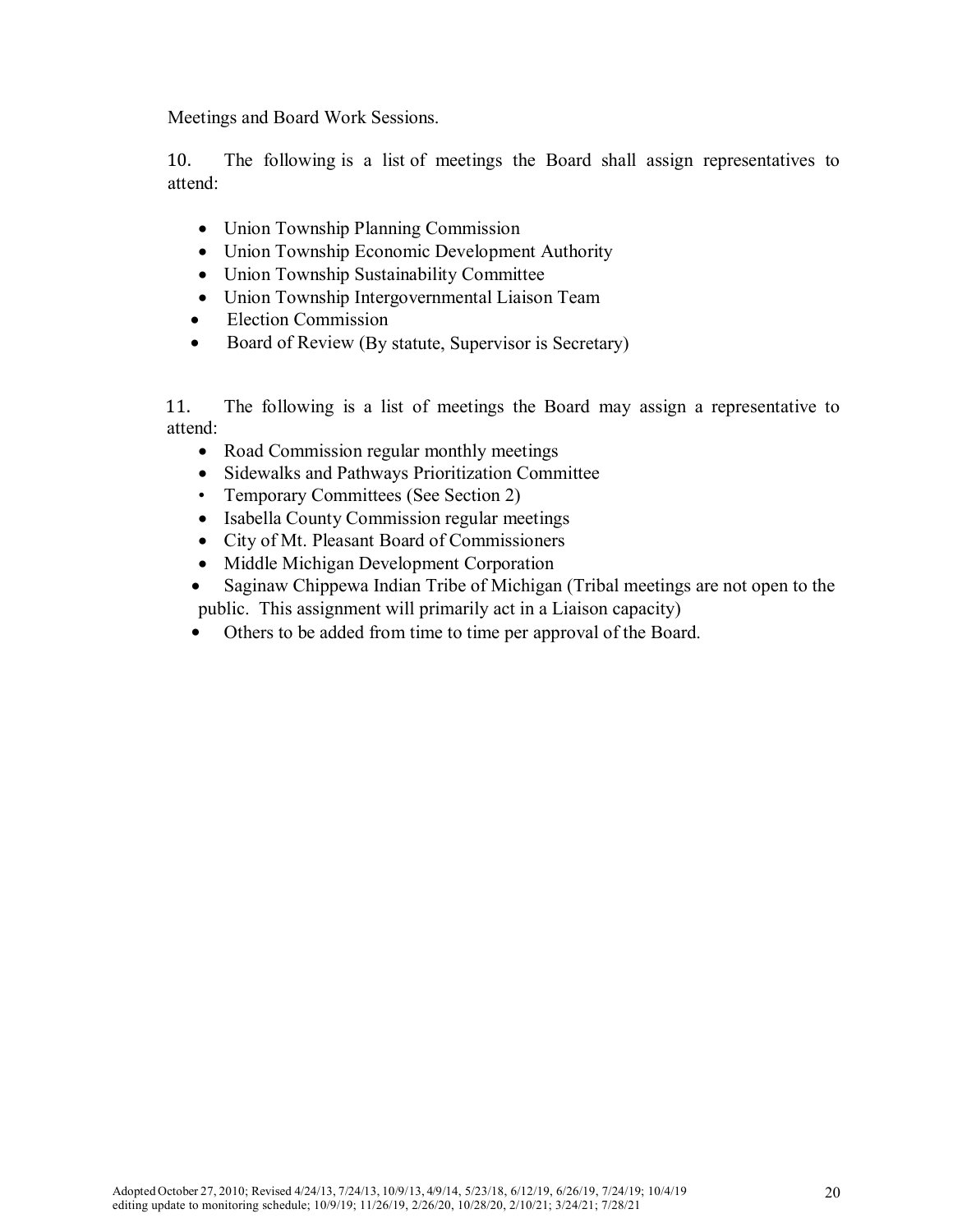# **Section 4***:* **BOARD-MANAGEMENT LINKAGE**

# **4.0 POLICY TITLE:** *GLOBAL GOVERNANCE-MANAGEMENT CONNECTION*

The board's primary connection to the operational organization, its achievements and conduct will be through a Chief Executive Officer, titled Township Manager.

However, because of the nature of township government and its election of department heads in the titles of Township Supervisor, Township Clerk and Township Treasurer, policies of the board shall reflect the term *the Township Management Team*, intending the inclusion of the Township Manager, Supervisor, Clerk and Treasurer within the scope of their duties as defined by law.

In the event no person is designated Township Manager, the Township Supervisor is considered the chief executive officer for the development of the township budget. (MCL 141.422b (e)).

# **4.1 POLICY TITLE:** *UNITY OF CONTROL*

Only officially passed motions of the board are binding on the Township Manager.

#### Accordingly:

- 4.1.1 Decisions or instructions of individual board members, officers, or committees are not binding on the Township Manager except in rare instances when the board has specifically authorized such exercise of authority.
- 4.1.2 In the case of board members or committees requesting information or assistance without board authorization, the Township Manager can refuse such requests that require, in the Township Manager's opinion, a material amount of staff time, or funds, or is disruptive.

#### **4.2 POLICY TITLE:** *ACCOUNTABILITY OF THE TOWNSHIP MANAGER*

The Township Manager is the board's primary link to operational achievement and conduct, so that authority and accountability of staff, as far as the board is concerned, is considered the authority and accountability of the Township Manager, except where staff supervised by elected officials have been explicitly directed by those elected officials to act in a manner inconsistent with township policy. In this case, the elected official would be held accountable.

Where township operations are, by law, delegated to elected officials:

In order to create an aligned approach to operational management, the elected positions of township clerk and township treasurer shall function as department heads, under the advisory supervision of the Township Manager, where the Township Manager may provide advice in the practice of operational authority.

Accordingly: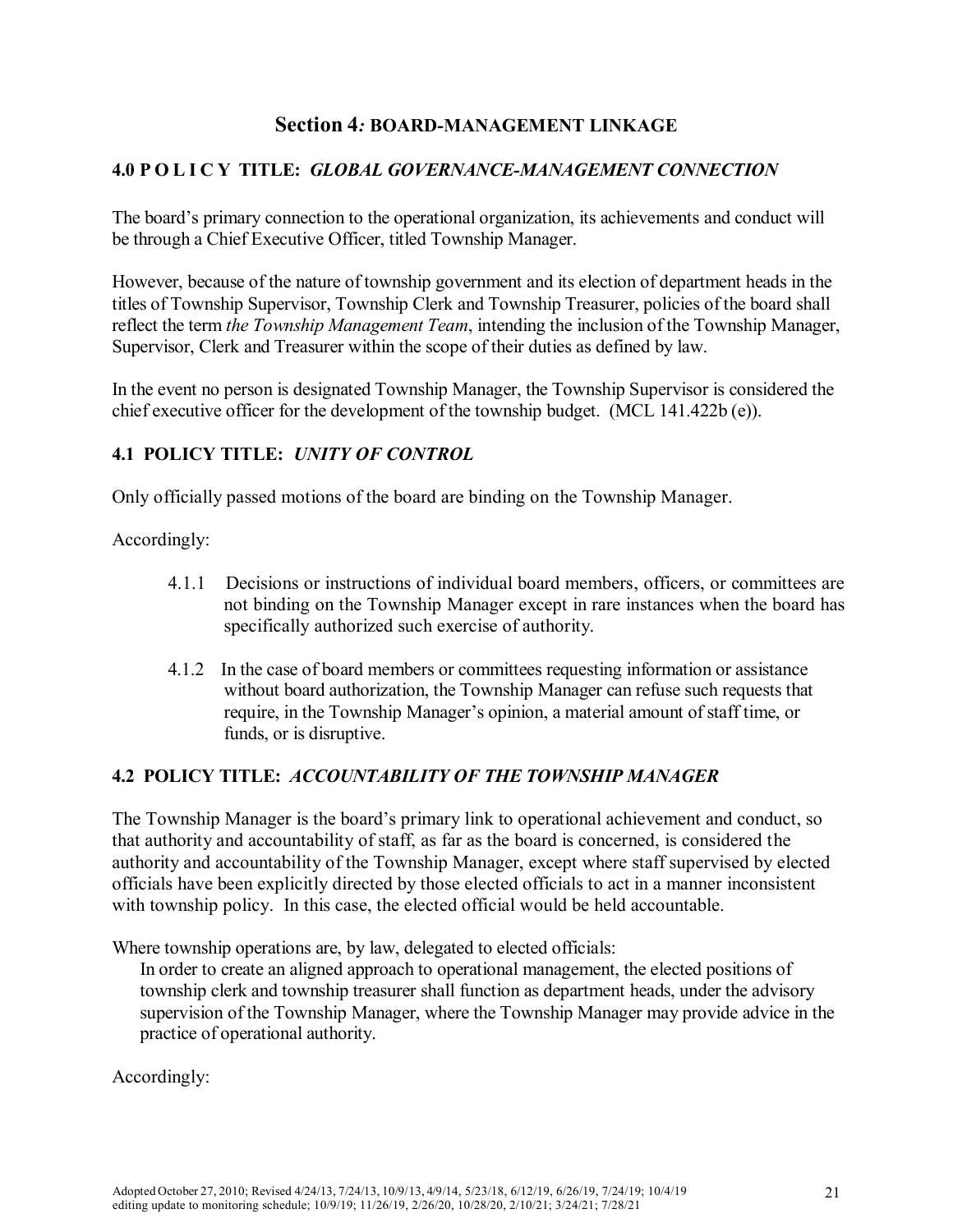- 4.2.1 The board, as a group, or as individual board members will *never give* instructions to persons who report directly or indirectly to the Township Manager, except:
	- A. Where elected officials, serving on an official committee or task force is assigned a staff liaison, in which case, directives regarding committee work may be given.
	- B. Where elected officials serving as department heads directly supervise staff.
- 4.2.2 The board as a group will not evaluate, either formally or informally, any staff other than the Township Manager.

Accordingly:

- 4.2.2.1 It is the Township Manager that provides overall direction and is responsible for the selection, supervision, training, evaluation discipline and termination of all Township employees, either directly or through department heads.
- 4.2.3 The board will view Township Manager performance as identical to organizational performance, so that organizational accomplishment of board stated Ends and avoidance of board proscribed means will be viewed as successful Township Manager performance.

# **4.3 POLICY TITLE:** *DELEGATION TO THE TOWNSHIP MANAGER & MANAGEMENT TEAM*

The board will instruct the Township Manager and Management Team through written policies which prescribe the organizational Ends to be achieved, and describe organizational situations and actions to be avoided, allowing the Township Management to use any reasonable interpretation of these policies.

Accordingly:

- 4.3.1 The board will develop policies instructing the Township Manager to produce certain effects, define the intended recipients of those effects to be produced and the intended worth (cost benefit or priority) of the effects. These policies will be developed systematically from the broadest, most general level to more defined levels, and will be called Ends policies.
- 4.3.2 The board will develop policies which limit the latitude the Township Management Team may exercise in choosing the organizational means. These policies will be developed systematically from the broadest, most general level to more defined levels, and they will be called Executive Limitations policies.
- 4.3.3 As long as the Township Manager uses *any reasonable interpretation* of the board's Ends and Executive Limitations policies, the Township Manager is authorized to establish, consistent with Board established policies*,* all further policies, make all decisions, take all actions, establish all practices, and develop all activities.
- 4.3.4 The board may change its Ends and Executive Limitations policies, thereby shifting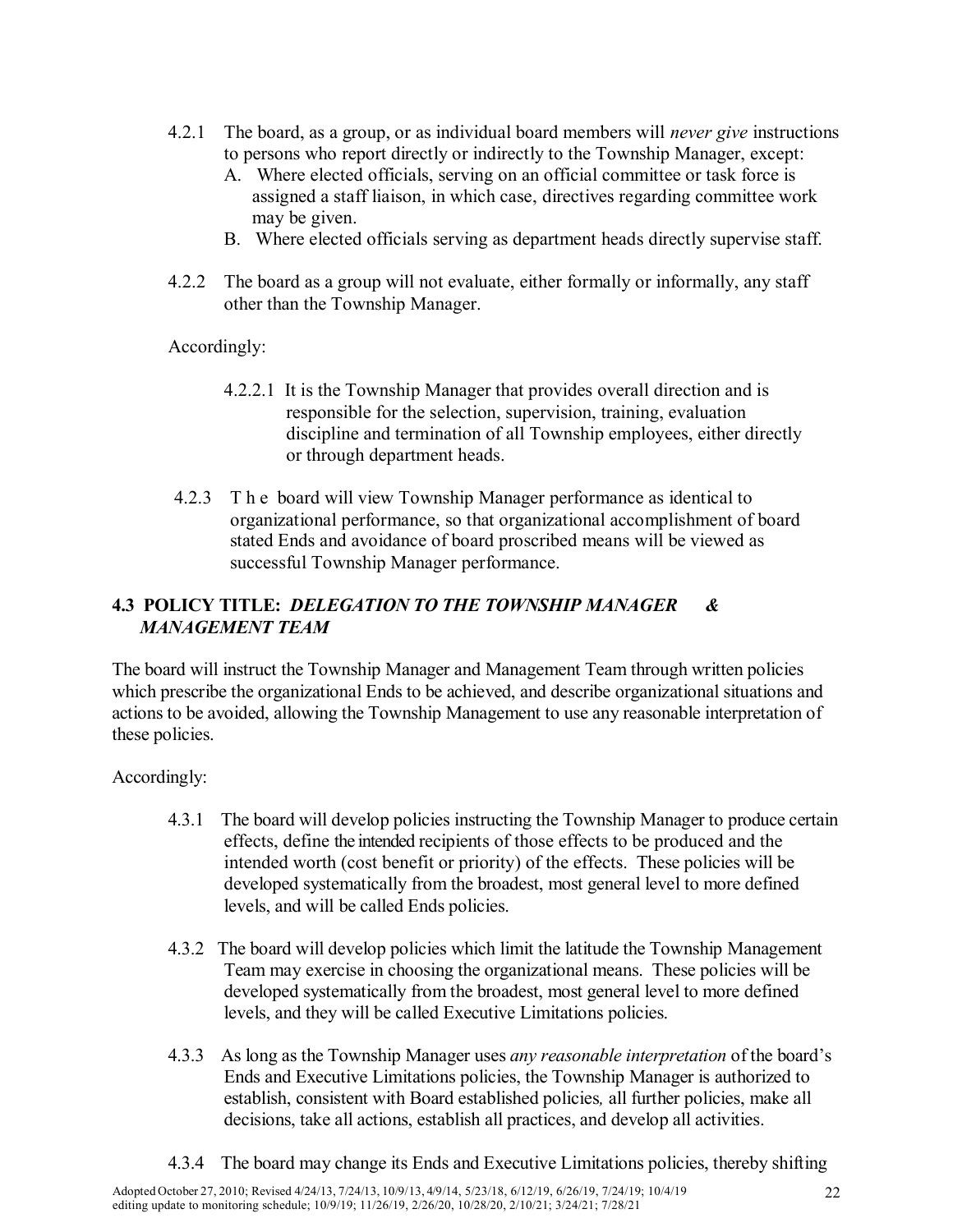the boundary between board and the Township Management Team domains. By doing so, the board changes the latitude of choice given to the Township Manager. But as long as any particular delegation is in place, the board will respect and support the Township Manager's choices.

#### **4.4 POLICY TITLE:** *MONITORING TOWNSHIP MANAGER PERFORMANCE*

Systematic and rigorous monitoring of Township Manager job performance will be solely against the only expected Township Manager job outputs: organizational accomplishment of board policies on Ends and organizational operation within the boundaries established in board policies on Executive Limitations.

#### Accordingly:

- 4.4.1 Monitoring is simply to determine the degree to which board policies are being met. Data which do not do this will not be considered to be monitoring data.
- 4.4.2 The board will acquire monitoring data by one or more of three methods: (a) by internal report, in which the Township Manager discloses compliance information to the board, (b) by external report, in which an external, disinterested third party selected by the board assesses compliance with board policies, and (c) by direct board inspection, in which a designated member or members of the board assess compliance with the appropriate policy criteria.
- 4.4.3 In every case, the standard for compliance shall be *any reasonable Township Manager interpretation* of the board policy being monitored.
- 4.4.4 All policies which instruct the Township Manager will be monitored at a frequency and by a method chosen by the board. The board can monitor any policy at any time by any method, but will ordinarily depend on a routine schedule, as presented in Schedule A.

#### **4.5 POLICY TITLE:** *TOWNSHIP MANAGER PERFORMANCE REVIEW AND CONTRACT*

The Board shall negotiate a contract with the Township Manager which will stipulate compensation and benefits for the Township Manager.

4.5.1 Township Manager remuneration will be decided after a review of monitoring reports received in the last year by August.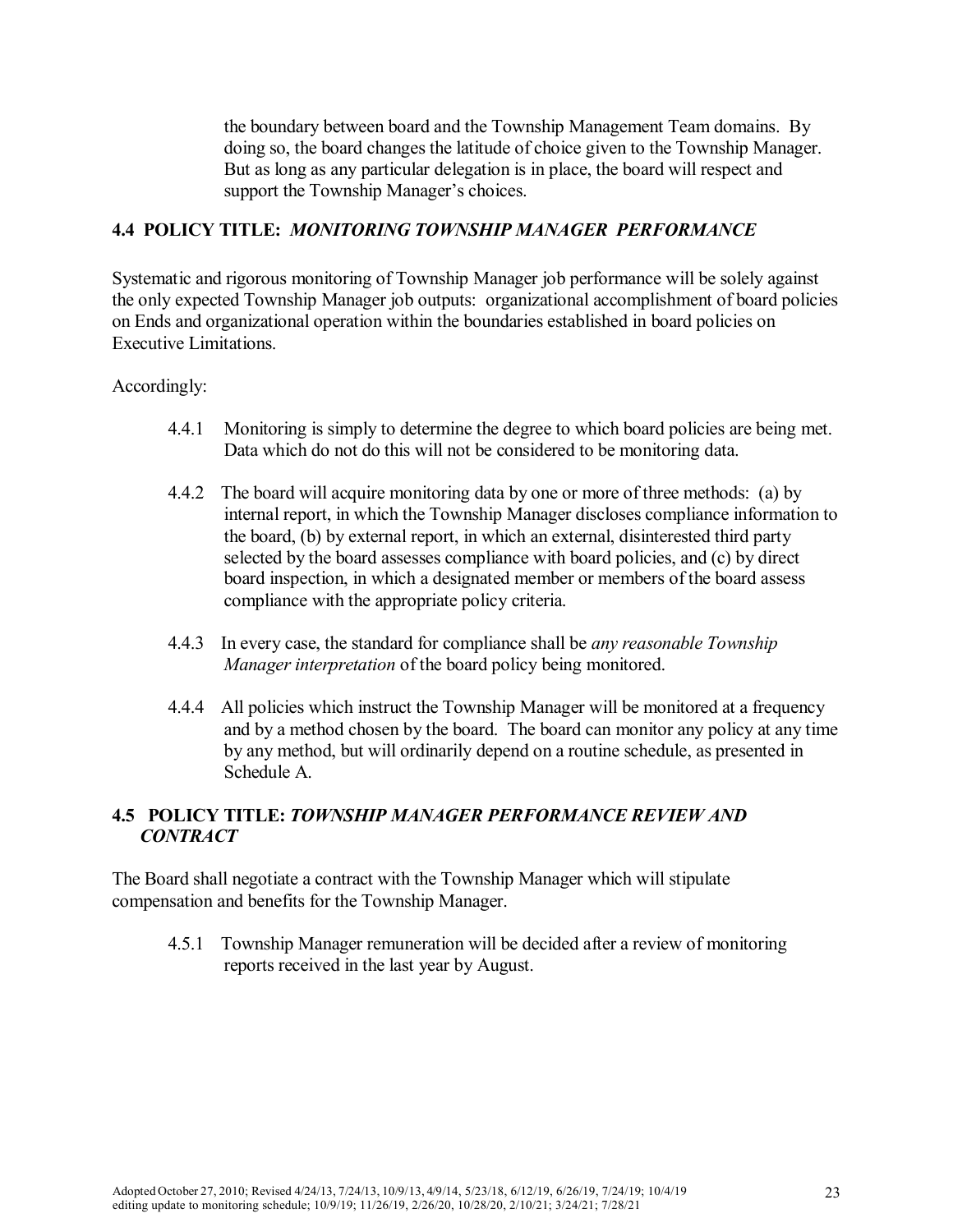# **Appendix A**

# **Monitoring Schedule by Policy**

| $\#$             | Title                                        | Type of Report             | Frequency | <b>Report Due</b>  |
|------------------|----------------------------------------------|----------------------------|-----------|--------------------|
| $\overline{1.0}$ | Global End                                   | Internal                   | Annual    | March              |
| $\overline{1.1}$ | <b>Community Well-Being</b>                  | Internal                   | Annual    | March              |
| 1.2              | Prosperity                                   | Internal                   | Annual    | March              |
| 1.3              | Safety                                       | Internal                   | Annual    | March              |
| $\overline{1.4}$ | Health                                       | Internal                   | Annual    | March              |
| $\overline{1.5}$ | Natural Environment                          | Internal                   | Annual    | March              |
| $\overline{1.6}$ | Commerce                                     | Internal                   | Annual    | March              |
|                  |                                              |                            |           |                    |
| 2.0              | Global Executive Constraint                  | Internal                   | Annual    | July               |
| 2.1              | <b>Treatment of Consumers</b>                | Internal                   | Annual    | Jan                |
| 2.2              | <b>Treatment of Staff</b>                    | Internal                   | Annual    | Feb                |
| 2.3              | Compensation & Benefits                      | Internal                   | Annual    | May                |
| 2.4              | Financial Planning/Budgeting                 | Internal                   | Annual    | Dec                |
| 2.5              | Financial Condition & Activities             | Internal                   | Quarterly | Jan, Apr, July,    |
|                  |                                              |                            |           | Oct                |
| 2.5              | Financial Condition & Activities             | External                   | Annual    | $\overline{J}$ une |
| 2.5.10           | <b>Cash Flow Ratio</b>                       | Internal                   | Annual    | June               |
| 2.6              | <b>Asset Protection</b>                      | Internal                   | Annual    | Apr                |
| 2.7              | Ends Focus of Grants and Contracts           | Internal                   | Annual    | June               |
| 2.8              | <b>Emergency Township Manager Succession</b> | Internal                   | Annual    | <b>Nov</b>         |
| 2.9              | Collaboration with Other Entities            | Internal                   | Annual    | Aug                |
| 2.10             | Communication & Support to the Board         | Internal                   | Annual    | Sept               |
|                  |                                              |                            |           |                    |
| 3.0              | Global Governance Process                    | Direct Inspection          | Annual    | Dec                |
| $\overline{3.1}$ | Governing Style                              | Direct Inspection          | Annual    | Jan                |
| 3.2              | <b>Board Job Description</b>                 | Direct Inspection          | Annual    | Feb                |
| 3.3              | Board Member's Code of Conduct               | Direct Inspection          | Annual    | Mar                |
| $\overline{3.4}$ | Agenda Planning                              | Direct Inspection          | Annual    | Apr                |
| 3.5              | Board Commission and Community Linkage       | Direct Inspection          | Annual    | June               |
| $\overline{3.6}$ | Supervisor's Role                            | Direct Inspection          | Annual    | June               |
| 3.7              | Duties of the Elected Department Heads       | Direct Inspection          | Annual    | June               |
| $\overline{3.8}$ | <b>Board Committee Principles</b>            | Direct Inspection          | Annual    | <b>Nov</b>         |
| 3.9              | <b>Board Committee Structure</b>             | Direct Inspection          | Annual    | Nov                |
| 3.10             | Cost of Governance                           | Direct Inspection          | Annual    | May                |
|                  |                                              |                            |           |                    |
| 4.0              | Global Board-Twp Mgmt Linkage                | Direct Inspection   Annual |           | Sept               |
| 4.1              | Unity of Control                             | Direct Inspection          | Annual    | Sept               |
| 4.2              | Accountability of the Township Mgr           | Direct Inspection          | Annual    | Aug                |
| 4.3              | Delegation to the Township Mgr               | Direct Inspection          | Annual    | Oct                |
| 4.4              | Monitoring Twp Mgr & Mgmt Team Performance   | Direct Inspection          | Annual    | July               |
| 4.5              | Township Mgr Compensation & Benefits         | Direct Inspection          | Annual    | Aug                |
|                  |                                              |                            |           |                    |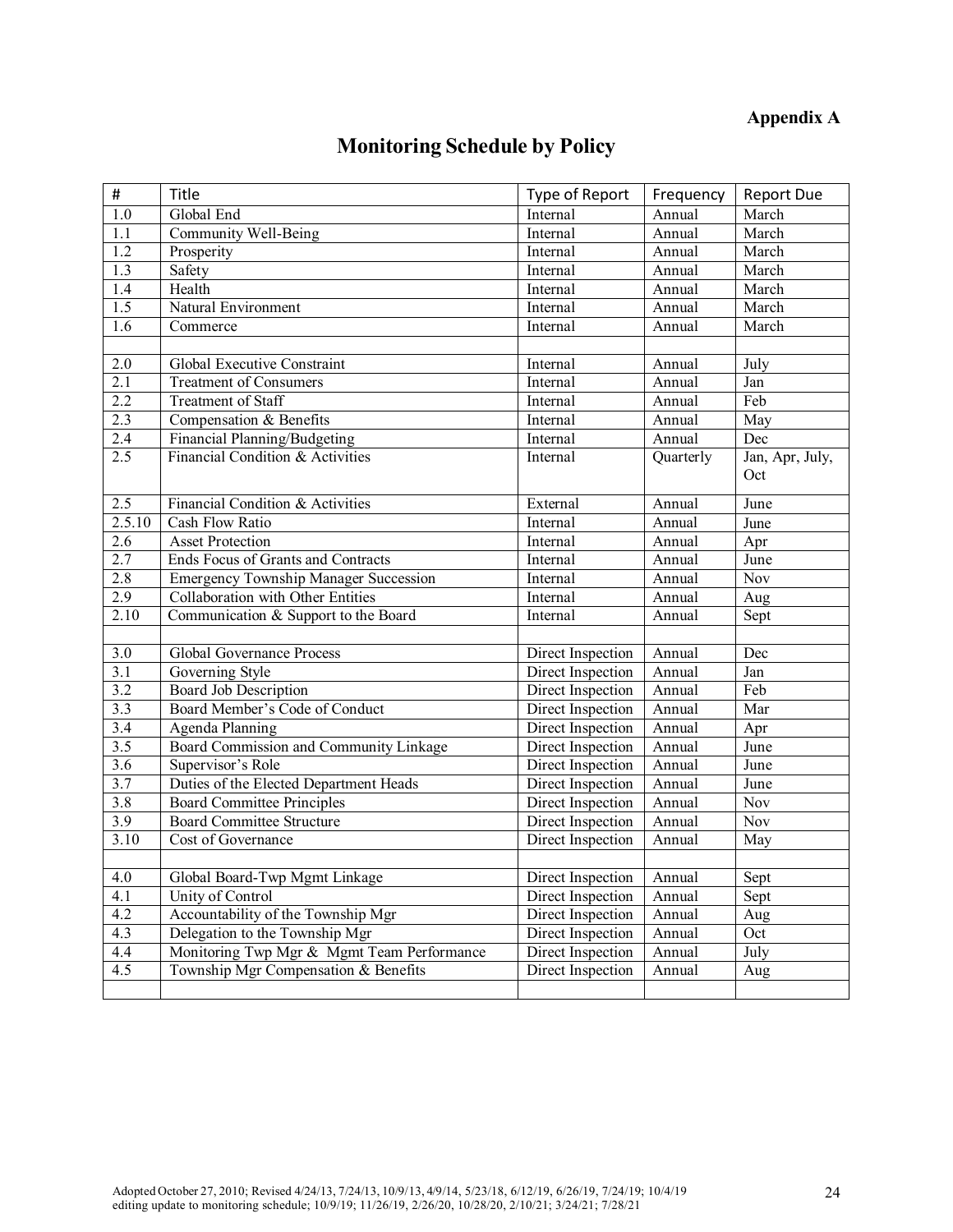# **Appendix B**

| January   | 2.1           | Internal          | Annual    |
|-----------|---------------|-------------------|-----------|
|           | 2.5           | Internal          | Quarterly |
|           | 3.1           | Direct Inspection | Annual    |
| February  | 2.2           | Internal          | Annual    |
|           | 3.2           | Direct Inspection | Annual    |
| March     | $1.0 - 1.6$   | <b>Internal</b>   | Annual    |
|           | 3.3           | Direct Inspection | Annual    |
| April     | 2.6           | Internal          | Annual    |
|           | 2.5           | Internal          | Quarterly |
|           | 3.4           | Direct Inspection | Annual    |
| May       | 2.3           | Internal          | Annual    |
|           | 3.10          | Direct Inspection | Annual    |
| June      | 2.5           | External          | Annual    |
|           | 2.5.10        | Internal          | Annual    |
|           | 2.7           | Internal          | Annual    |
|           | 3.5, 3.6, 3.7 | Direct Inspection | Annual    |
| July      | 2.0           | Internal          | Annual    |
|           | 2.5           | Internal          | Quarterly |
|           | 4.4           | Direct Inspection | Annual    |
| August    | 2.9           | Internal          | Annual    |
|           | 4.2, 4.5      | Direct Inspection | Annual    |
| September | 2.10          | Internal          | Annual    |
|           | 4.0, 4.1      | Direct Inspection | Annual    |
| October   | 2.5           | Internal          | Quarterly |
|           | 4.3           | Direct Inspection | Annual    |
| November  | 2.8           | Internal          | Annual    |
|           | 3.8, 3.9      | Direct Inspection | Annual    |
| December  | 2.4           | Internal          | Annual    |
|           | 3.0           | Direct Inspection | Annual    |

# **Monitoring Schedule by Month**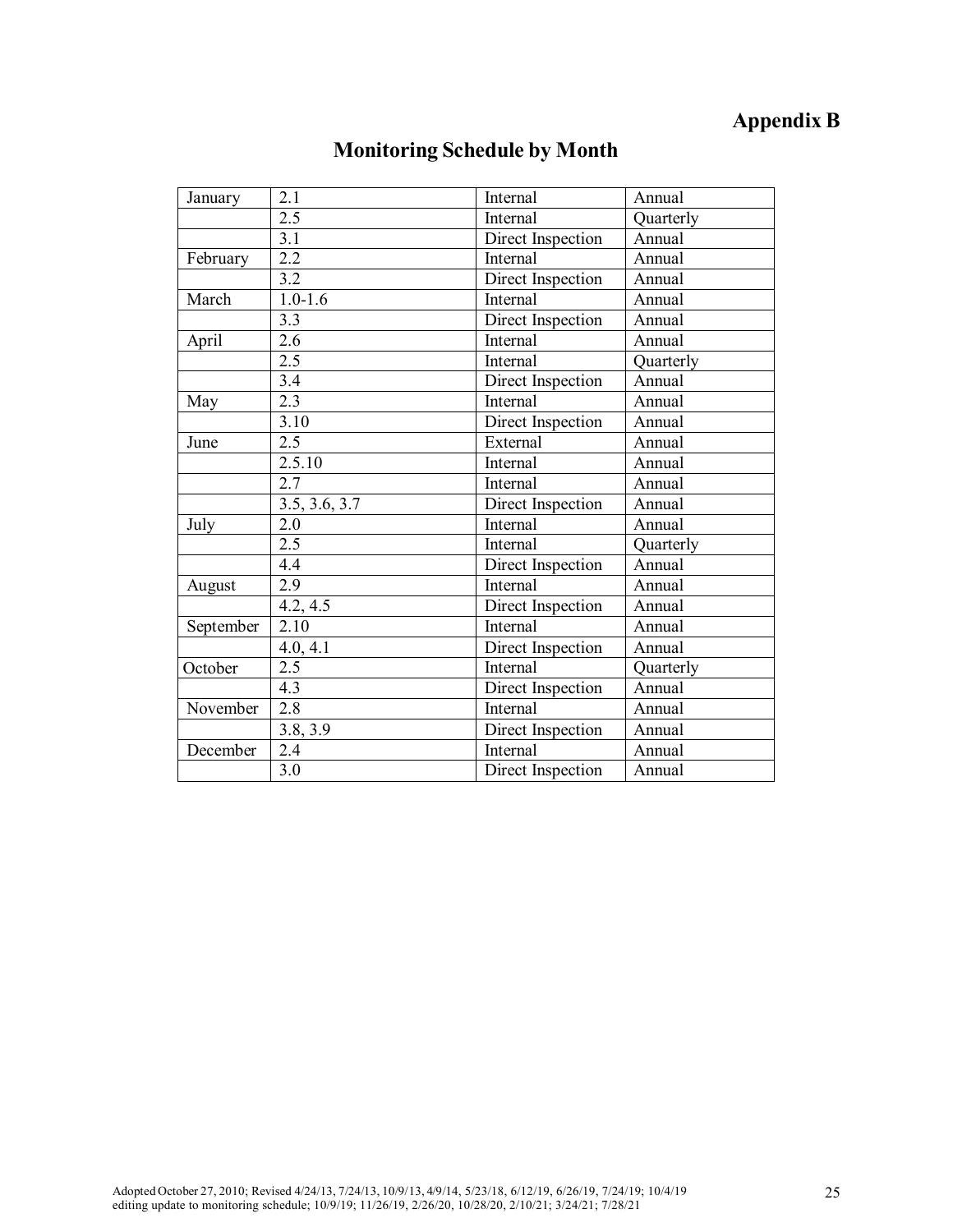# **History of Policy Changes**

| Date             | Policy                       | Description of the Change                                                                                                                                   |
|------------------|------------------------------|-------------------------------------------------------------------------------------------------------------------------------------------------------------|
| 10/27/2010       | <b>Entire Manual</b>         | Adopted, with immediate implementation; monitoring to begin 1/2011                                                                                          |
| 4/9/2013         | 2.0, 2.1, 4.0, 4.1,          | Global Change to consistently refer to Township Management as the                                                                                           |
| Work Session     | 4.3.4                        | Township Management Team.                                                                                                                                   |
| recommendations  | 4.0                          | Add Township Supervisor as a member of the Township Management Team                                                                                         |
| to be addressed  |                              | in 2 places. Change administrative to executive officer for consistency in                                                                                  |
| within the month |                              | the policy.                                                                                                                                                 |
| as a formal      | TofC 4.4, 2.7,               | Change Township Management to Township Manager for clarity of                                                                                               |
| motion.          | 2.10.1, 3.3.3.1,             | accountability.                                                                                                                                             |
|                  | 4.1.1, 4.2, 4.2.3,           |                                                                                                                                                             |
|                  | 4.3.3, 4.4, 4.4.2,           |                                                                                                                                                             |
|                  | 4.4.4, 4.5.1                 |                                                                                                                                                             |
| 4/10/2013        | 4.3 and 4.3.1<br>App $D & E$ | Add Township Manager & Management Team in title and Policy.<br>Consultant added Templates for Evaluating Monitoring Reports at the                          |
|                  |                              | request of the Board.                                                                                                                                       |
| $7 - 24 - 13$    | $\overline{3.5}$             | Eliminated Parks and Recreation Advisory Board, Changed annual report                                                                                       |
|                  |                              | date to third quarter of each year. Deleted 3.5.4                                                                                                           |
| $10-9-13$        | 3.10.2.2                     | Added 3.10.2.2 for clarification on meeting pay policy                                                                                                      |
| $4-9-14$         | 3.10.3                       | Added 3.10.3 for clarification of meeting pay policy                                                                                                        |
| $5 - 23 - 18$    | 1.0, 3.10.3(1),              | Updated language to Global Ends (1.1-1.6); removed section requiring meeting                                                                                |
|                  | 3.10.3(11)                   | assignment rotations every three months; added Saginaw Chippewa Indian                                                                                      |
|                  |                              | Tribe of Michigan as an entity that BOT may assign a representative to.                                                                                     |
| 6/12/19          | 2.7; 3.4.3.1                 | Amended 2.7 to add 2.7.1: No 2% tribal grant submitted w/out prior approval                                                                                 |
|                  |                              | by Board. Added 3.4.3.1 to discuss 2% grant application options                                                                                             |
| 6/26/19          | 3.5, 3.5.1                   | Amended to add the following entities: Hannah's Bark Park Advisory Board,                                                                                   |
|                  |                              | Chippewa River District Library, Mid-Michigan Area Cable Consortium,                                                                                        |
|                  |                              | Cultural and Recreational Commission, Sidewalks and Pathways Prioritization                                                                                 |
|                  |                              | Committee.                                                                                                                                                  |
| 7/24/19          | 2.0; 2.5.10                  | In 2.0 only (no subsections) replaced "Township Management Team" with                                                                                       |
|                  |                              | "Township Manager". Amended monitoring schedule for 2.5.10 to annually in                                                                                   |
|                  |                              | June from monthly.                                                                                                                                          |
| 10/4/19          | 2.5.10; 4.2                  | Editing update to remove the monthly monitoring of 2.5.10 from exhibit B so as                                                                              |
|                  |                              | to be consistent with change made to exhibit A in July 2019; Editing update to                                                                              |
|                  |                              | remove duplicate entry of 4.2 from Appendix B; Editing update to add 4.0 to                                                                                 |
|                  |                              | Appendix B so as to be consistent with Appendix A                                                                                                           |
| 10/9/19          |                              |                                                                                                                                                             |
|                  | 4.1                          | Replaced Township Management Team with Township Manager                                                                                                     |
| 11/26/19         | 2.8                          | Approved succession plan as shown in Appendix F                                                                                                             |
|                  |                              |                                                                                                                                                             |
| 2/26/20          | 4.2.2.1                      | Added new policy to address scope of Manager authority                                                                                                      |
|                  |                              |                                                                                                                                                             |
| 10/28/20         | 43.1                         | Updated language so as not to read as "exclusionary" as it originally read and                                                                              |
|                  |                              | refined language defining Ends                                                                                                                              |
| 2/10/21          | 3.10.3                       | Updated langue for clarity and to be consistent with actual practice                                                                                        |
|                  |                              |                                                                                                                                                             |
| 3/24/21          | 3.10.1.3                     | Updated to acknowledge electronic devices provided to board members and                                                                                     |
| 7/28/21          | 1.0                          | reference to board approved Electronic Device Use Policy (Appendix G)<br>Updated Ends 1.1.2, 1.4.1; added Ends 1.1.2.1, 1.3.4.1, 1.4.4, 1.5.4, 1.6.2, 1.6.3 |
|                  |                              |                                                                                                                                                             |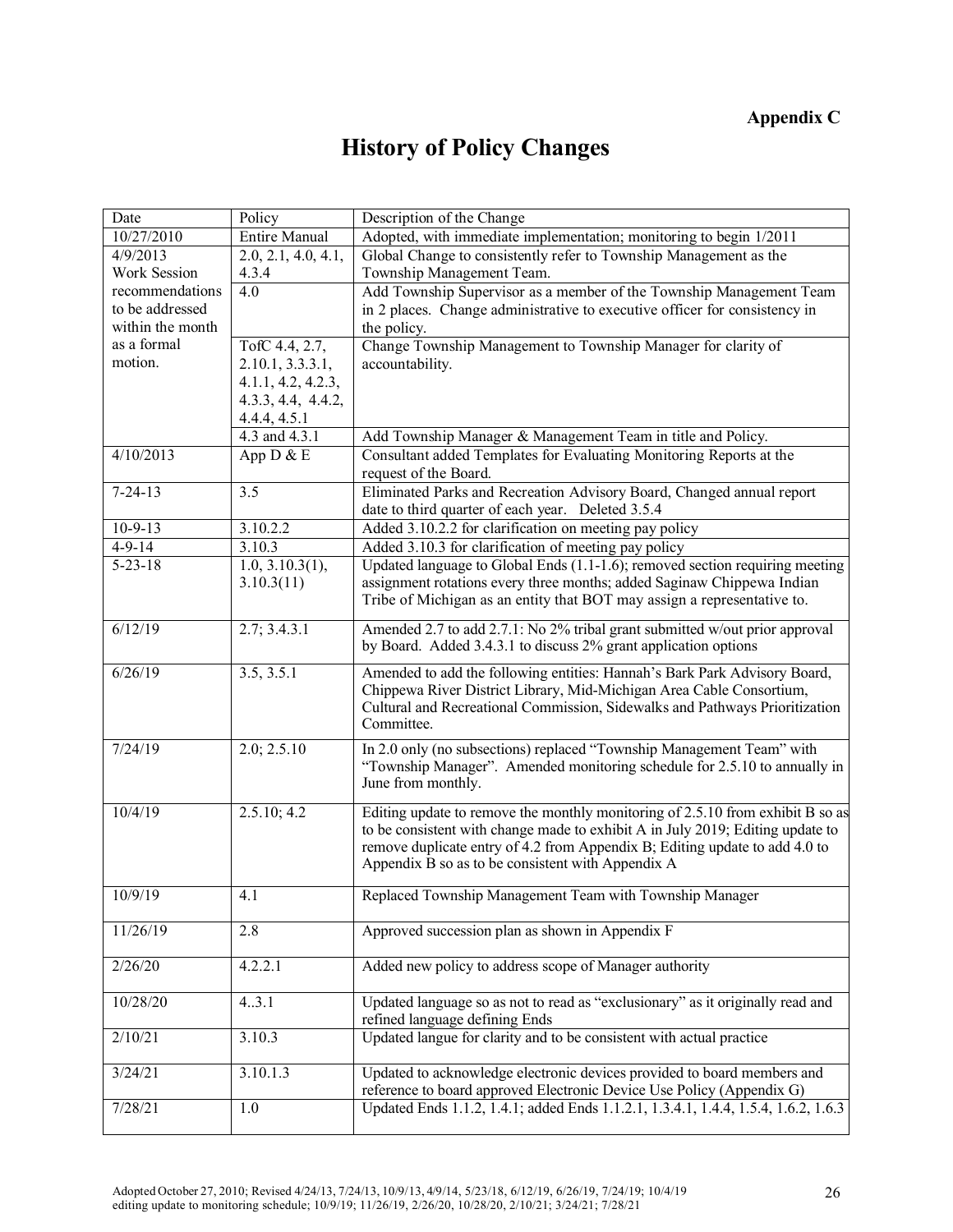Evaluator:

Send to Supervisor by:

# **Policy Governance Executive Limitations Evaluation Form**

*A tool to be used by individual board members*

*as they evaluate the internal monitoring reports designated in Board-Executive Director Linkage*

Policy being monitored: *(Insert actual policy)*

| 1. | Was this report submitted when due?                                                                           |     | <b>Yes</b> | N <sub>0</sub> |
|----|---------------------------------------------------------------------------------------------------------------|-----|------------|----------------|
| 2. | Did the report lay out the Executive Director's interpretation<br>or an operational definition of the policy? |     | Yes        | N <sub>0</sub> |
| 3. | Is the interpretation justified or is proof provided to<br>explain why the interpretation is reasonable?      |     | Yes        | No             |
| 4. | Was I convinced that the interpretation is<br>justified and reasonable?                                       | l 1 | Yes        | No             |
| 5. | Did the interpretation address all aspects<br>of the policy?                                                  |     | Yes        | N <sub>0</sub> |
|    | 6. Does the data show compliance with the Executive Director's<br>interpretation of our policy?               |     | Yes        | No             |

Comments regarding further policy development:

1. Is there any area regarding this policy that you worry about that is not clearly addressed in existing policy? What is the value that drives your worry?

2. What policy language would you like to see incorporated to address your worry?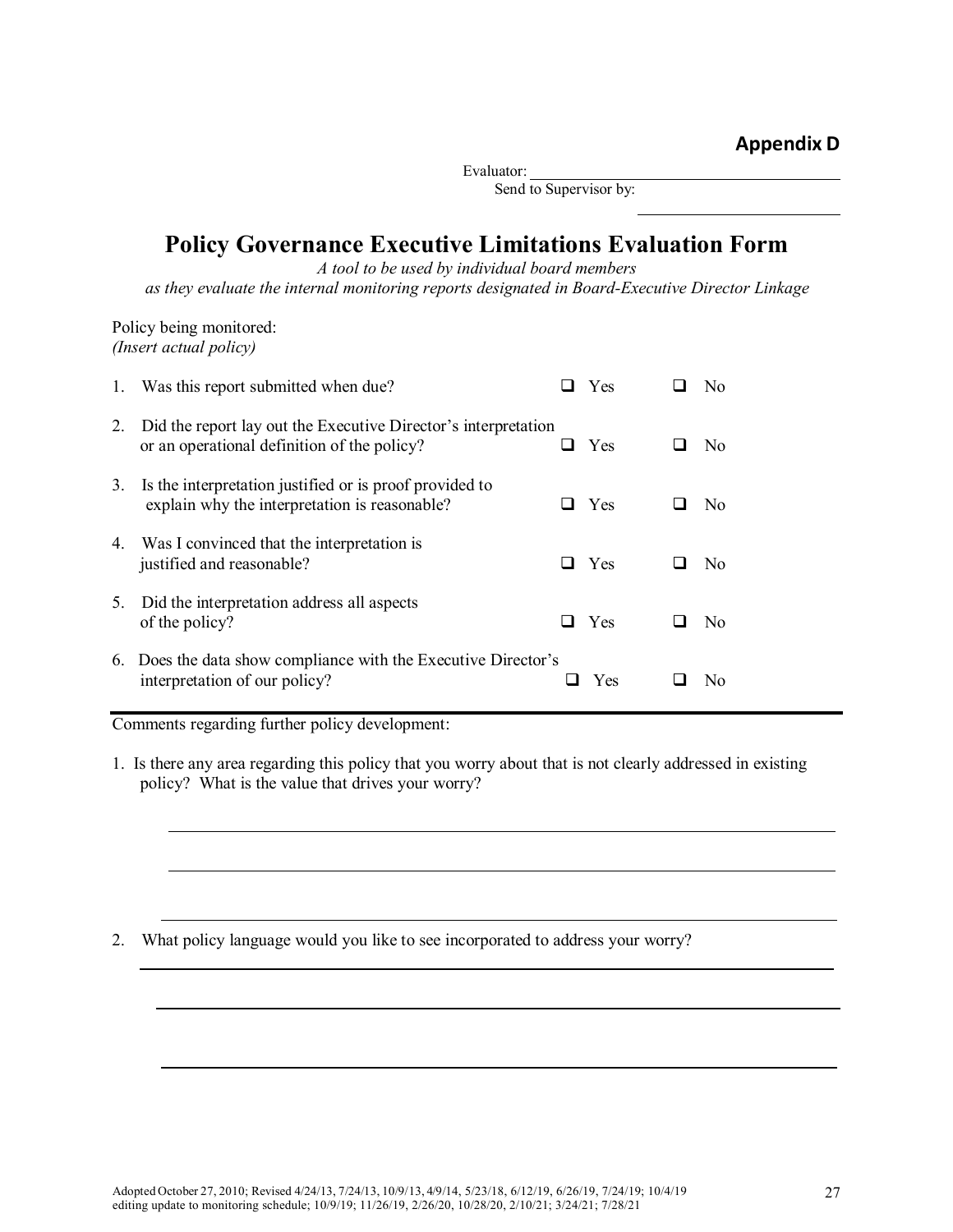# **Board Compliance Monitoring Tool**

*Complete evaluation form and return to the Board President by .* **Board Means Policy being monitored:** *(insert policy)*

*Review all sections of the policy listed and evaluate our compliance with policy.*

- 1. Indicate item by item if you believe  $\Box$  Yes  $\Box$  No Are we are in strict compliance with the policy as stated?
- 2. If you indicated that the Board is not in strict compliance with the policy as stated, please indicate what you notice that gives evidence that we are *not* in compliance?

3. How do you think we could improve our process to be in full compliance?

4. What do we need to learn or discuss in order to live by our policies more completely?

5. Does this policy remain in compliance with the Policy Governance model in terms of content and format? For example, do all the subsections of this policy relate to prudence and ethics? Do the sub-policy further enlighten language of the broader policy?

 $\Box$ Yes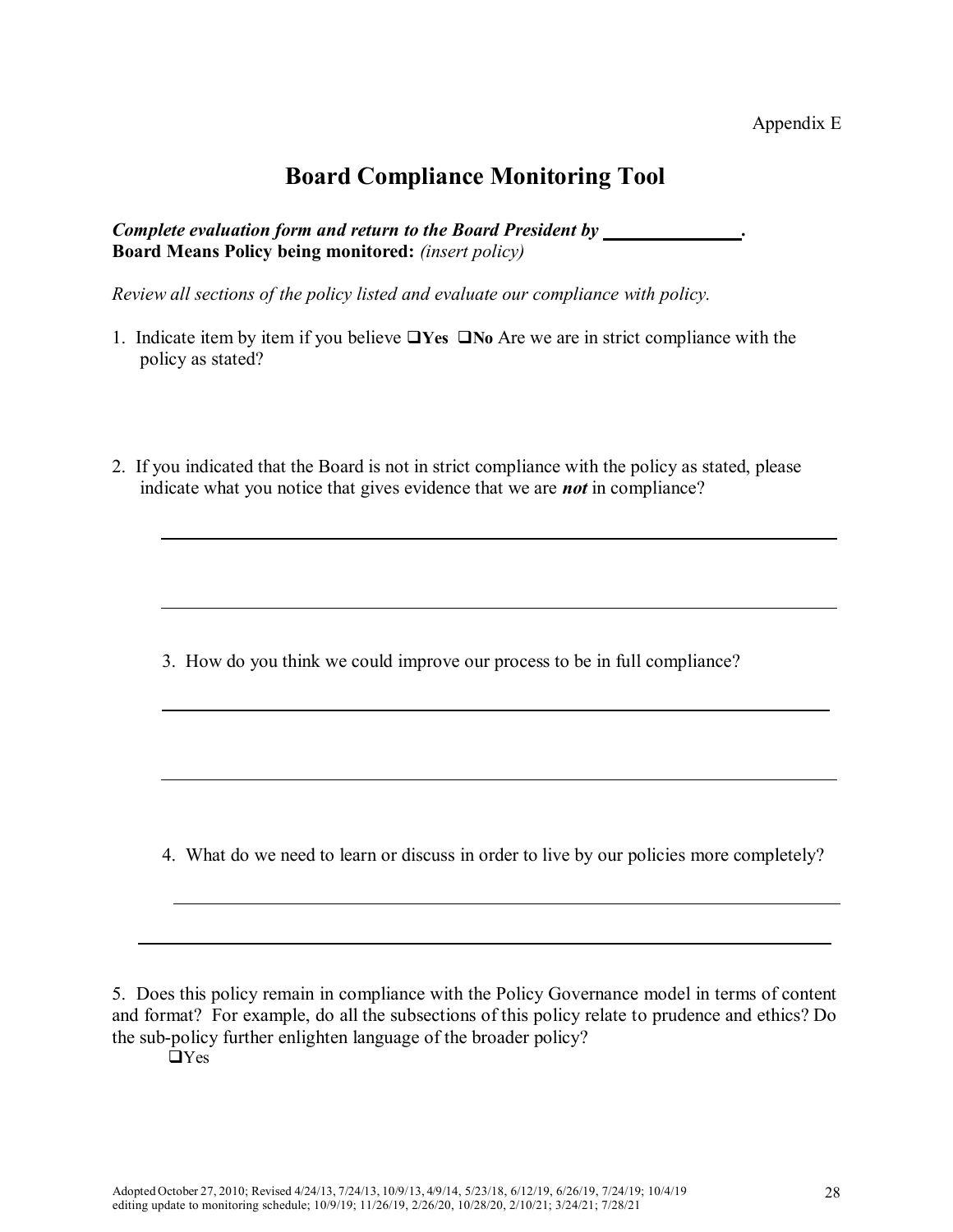## **Appendix F**

#### **Township Manager Succession Plan**

Created: November 2019 Requirement for Plan: Governance Policy 2.8 Board of Trustee Approval: November 26, 2019

#### Policy Statement:

A change in executive leadership is inevitable for all organizations and can be a very challenging time. Therefore, it is the policy of the Charter Township of Union to be prepared for an eventual change in leadership – either planned or unplanned – to ensure the stability and accountability of the organization until such time as new permanent leadership is identified.

The Board of Trustees shall be responsible for implementing this. To ensure the organization's operations are not interrupted while the Board of Trustees assesses the leadership needs and recruits a permanent replacement, the Board will appoint an Interim Manager as described below.

The Interim Manager shall ensure that the organization continues to operate without disruption and that all organizational commitments previously made are adequately executed and monitored including but not limited to reports due, contracts and other obligations to partners and counterparties.

#### Procedures for Succession:

For a temporary change in Manager leadership (i.e., illness, resignation, leave of absence) the Board of Trustees shall, within 3 business days, appoint an Interim Manager according to the following line of succession:

- a. Finance Department Director
- b. Public Services Department Director

In order to ensure the capacity of these positions to assume the role of Interim Manager, the Manager will coach these staff members and expose them to organizational issues beyond their immediate areas of responsibility to ensure they are ready to fulfill this role.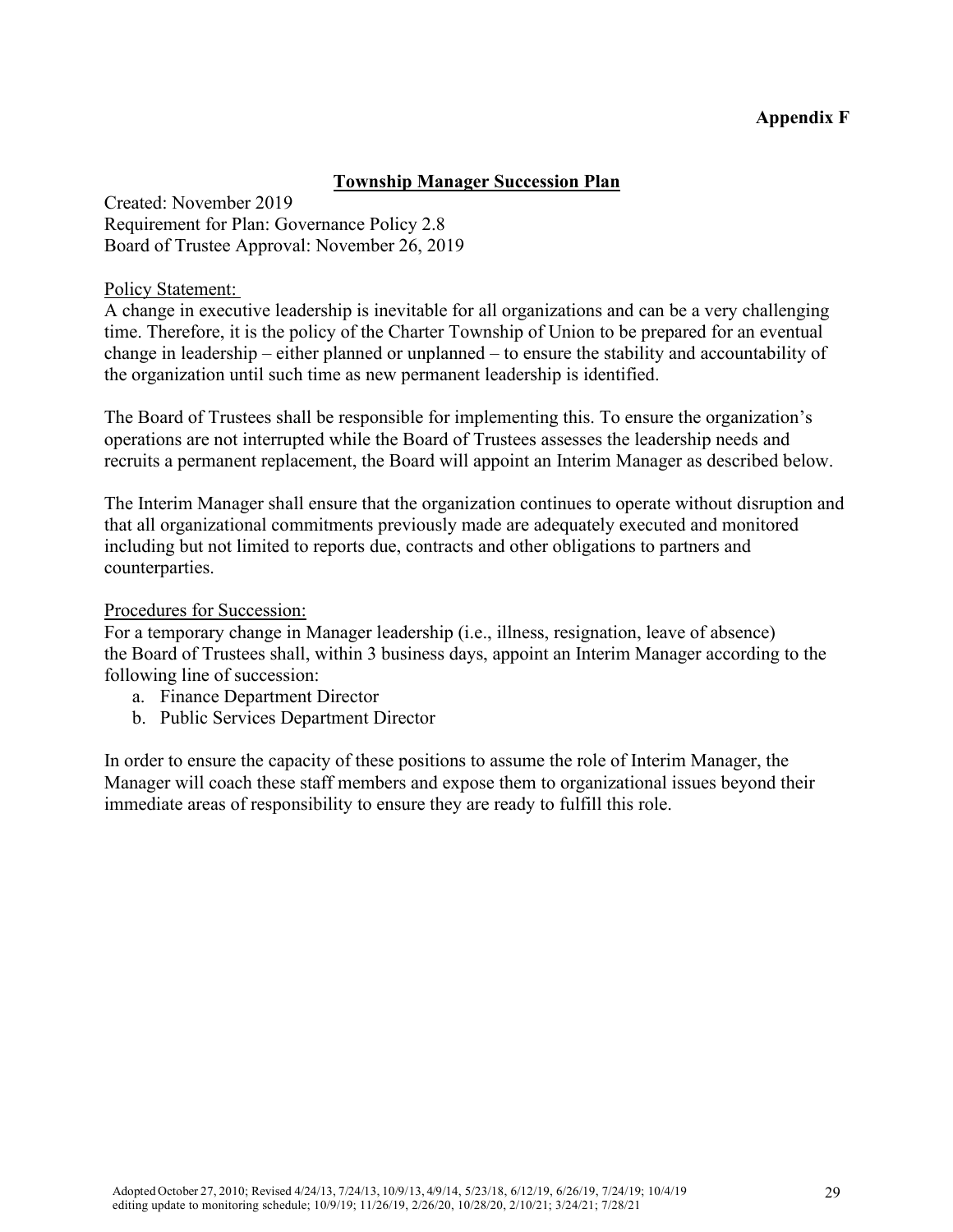# **Appendix G**

# **Charter Township of Union Electronic Device (computer/tablet)** Use Policy for Elected Officials **(approved 3/24/21)**

#### 1. Purpose

- a. The Board of Trustees believes that using a Township issued electronic device will reduce costs, reduce the use of paper, streamline the business processes of the Township, and improve the delivery and exchange of information with citizens.
- b. This electronic device policy sets forth guidelines for the use of an electronic device.
- 2. User Responsibilities.
	- a. Elected officials must adhere to this policy.
	- b. All existing Township policies, state law, and federal law apply to an elected official's conduct while using an electronic device.
	- c. If an elected official believes someone has compromised the security of the electronic device, he/she must immediately notify the Township Manager
- 3. Ownership.
	- a. Upon taking office an elected official will be provided with an electronic device to use for Township related business. The electronic device remains the property of the Township.
	- b. At the end of his/ her term, an elected official must return the electronic device to the Township. If he or she does not return the electronic device, the Township will take whatever actions are necessary and allowable by statute to secure the return of the device.
	- c. An elected official will use due care and caution in the maintenance and care of the electronic device.
	- d. An elected official will keep the electronic device password-protected at all times.
	- e. An elected official will not leave the electronic device in a place where it could be easily stolen, damaged or accessed.
	- f. The Township will provide routine maintenance of the electronic device issued to an elected official.
	- g. An elected official may not allow a non-Township employee or non-Township official to use or access the electronic device.
- 4. Appropriate Use.
	- a. An elected official may only and exclusively use the electronic device for official Township business. He/she may not use the device for commercial, political,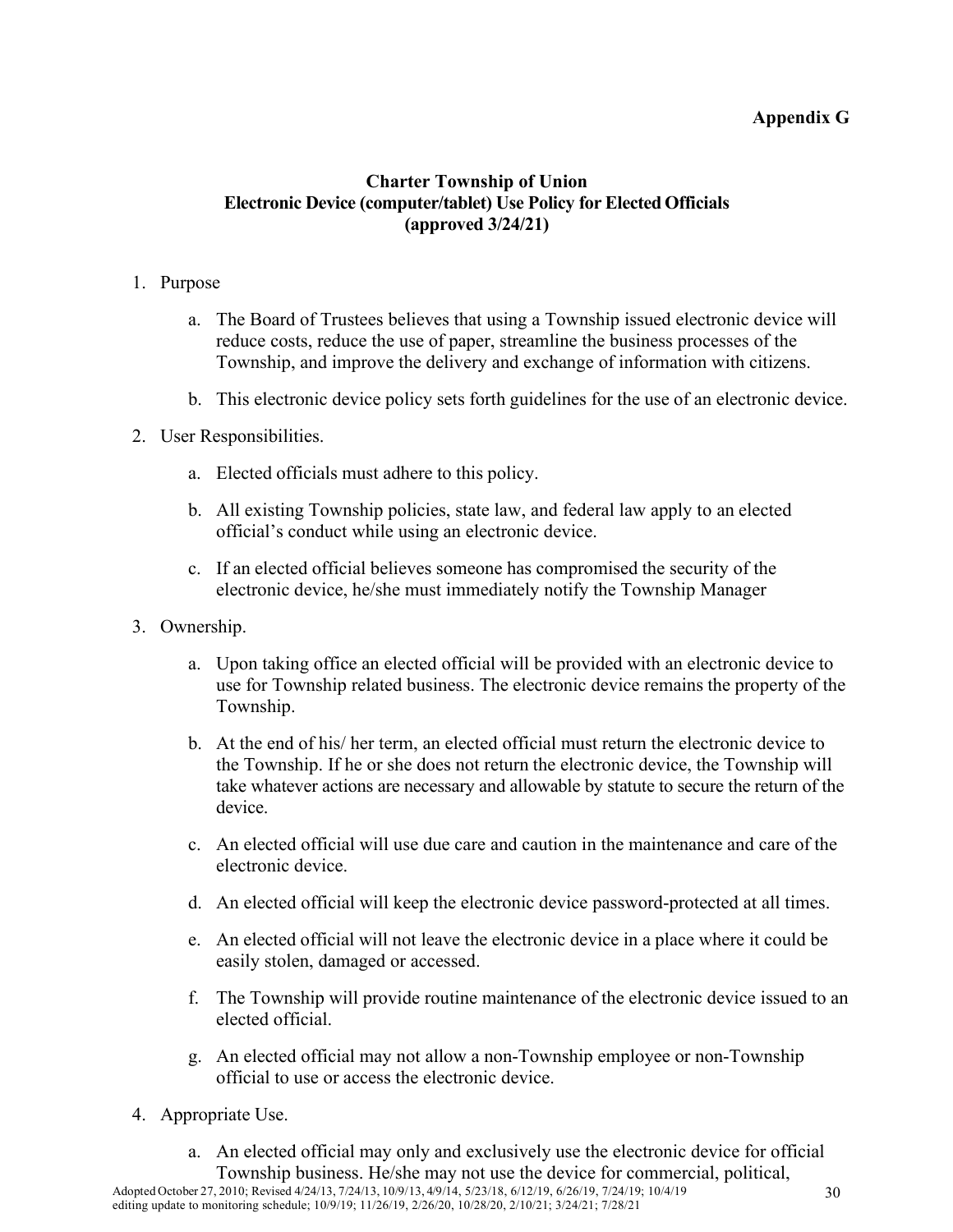personal, or illegal use.

- b. An elected official may not add or download software, programs, or applications without prior authorization from theTownship Manager. This restriction is not intended to apply to software vendor updates that occur automatically to approved application software or to operating system software.
- c. An elected official may not use the electronic device to post information on a personal site or on personal, social media or for personal email.
- d. An elected official must limit his or her use of the electronic device during public meetings to accessing information solely related to the business of the meeting.
- e. An elected official may not use the electronic device to communicate with another individual during a meeting.
- f. An elected official may not use the electronic device as to violate the Open Public Meetings Act.
- g. An elected official may not use an electronic device to promote or oppose any political ideals or positions.
- 5. Records Management.
	- a. All data on an electronic device is property of the Township. An elected official has no expectation of privacy in data created, received, or maintained on the electronic device. The Township may access the electronic device, saved files, internet logs and searches, email records, metadata, or any other pertinent information without notice as allowed by law.
	- b. All information on an electronic device is public and subject to the Freedom of Information Act (FOIA). There is no protection, and the Township will provide no defense, for private or personal files, data, email, or documents that reside on an electronic device.
	- c. The Township reserves the right to fully manage and monitor an electronic device, including controlling the data services, cellular services, device configurations, applications, and policies.
- 6. Software on Device
	- a. The software and applications installed by the Township must remain on the electronic device in usable condition and be readily accessible. From time to time, the Township may add or upgrade software applications for use by elected officials, which will require an elected official to return the electronic device to the Township for periodic updates.
	- b. Any software on an electronic device is the property of the Township and may only be used in ways consistent with applicable licenses, trademarks, or copyrights.
	- c. If technical difficulties occur or non-Township approved software is discovered, the electronic device will be restored from backup and the non-approved software removed.